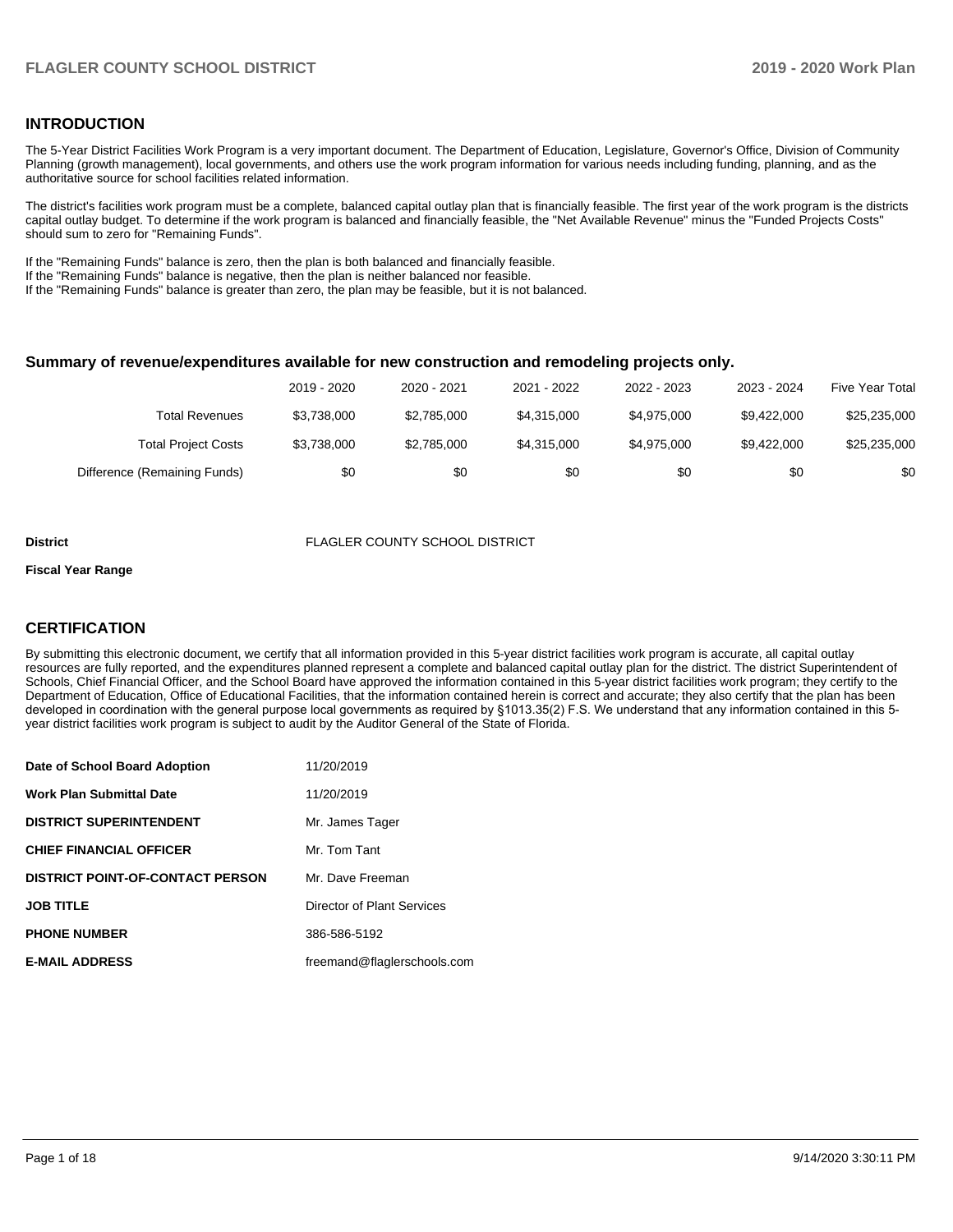# **Expenditures**

### **Expenditure for Maintenance, Repair and Renovation from 1.50-Mills and PECO**

Annually, prior to the adoption of the district school budget, each school board must prepare a tentative district facilities work program that includes a schedule of major repair and renovation projects necessary to maintain the educational and ancillary facilities of the district.

|                                  | Item                                                                                                                                                                                                                                                                                                                      | 2019 - 2020<br><b>Actual Budget</b> | 2020 - 2021<br>Projected | 2021 - 2022<br>Projected | 2022 - 2023<br>Projected | 2023 - 2024<br>Projected | Total       |  |  |  |
|----------------------------------|---------------------------------------------------------------------------------------------------------------------------------------------------------------------------------------------------------------------------------------------------------------------------------------------------------------------------|-------------------------------------|--------------------------|--------------------------|--------------------------|--------------------------|-------------|--|--|--|
| <b>HVAC</b>                      |                                                                                                                                                                                                                                                                                                                           | \$700,000                           | \$700,000                | \$800,000                | \$800,000                | \$800,000                | \$3,800,000 |  |  |  |
| Locations:                       | BELLE TERRE ELEMENTARY, BUDDY TAYLOR MIDDLE, BUNNELL ELEMENTARY, FLAGLER-PALM COAST SENIOR HIGH, INDIAN<br>TRAILS SCHOOL, LEWIS E WADSWORTH ELEMENTARY, MATANZAS HIGH SCHOOL, OLD KINGS ELEMENTARY, RYMFIRE<br><b>ELEMENTARY</b>                                                                                          |                                     |                          |                          |                          |                          |             |  |  |  |
| Flooring                         |                                                                                                                                                                                                                                                                                                                           | \$200,000                           | \$220,000                | \$250,000                | \$250,000                | \$250,000                | \$1,170,000 |  |  |  |
|                                  | Locations: BELLE TERRE ELEMENTARY, BUDDY TAYLOR MIDDLE, BUNNELL ELEMENTARY, FLAGLER-PALM COAST SENIOR HIGH, INDIAN<br>TRAILS SCHOOL, LEWIS E WADSWORTH ELEMENTARY, MATANZAS HIGH SCHOOL, OLD KINGS ELEMENTARY, RYMFIRE<br><b>ELEMENTARY</b>                                                                               |                                     |                          |                          |                          |                          |             |  |  |  |
| Roofing                          |                                                                                                                                                                                                                                                                                                                           | \$400.000                           | \$410,000                | \$500.000                | \$500,000                | \$500,000                | \$2,310,000 |  |  |  |
| Locations:                       | BELLE TERRE ELEMENTARY, BUDDY TAYLOR MIDDLE, BUNNELL ELEMENTARY, FLAGLER-PALM COAST SENIOR HIGH, INDIAN<br>TRAILS SCHOOL, LEWIS E WADSWORTH ELEMENTARY, MATANZAS HIGH SCHOOL, OLD KINGS ELEMENTARY, RYMFIRE<br><b>ELEMENTARY</b>                                                                                          |                                     |                          |                          |                          |                          |             |  |  |  |
| Safety to Life                   |                                                                                                                                                                                                                                                                                                                           | \$150,000                           | \$150,000                | \$200.000                | \$200.000                | \$200,000                | \$900,000   |  |  |  |
|                                  | Locations: BELLE TERRE ELEMENTARY, BUDDY TAYLOR MIDDLE, BUNNELL ELEMENTARY, CENTRAL SERVICES COMPLEX, FLAGLER-PALM<br>COAST SENIOR HIGH, INDIAN TRAILS SCHOOL, LEWIS E WADSWORTH ELEMENTARY, MATANZAS HIGH SCHOOL, OLD KINGS<br>ELEMENTARY, RYMFIRE ELEMENTARY                                                            |                                     |                          |                          |                          |                          |             |  |  |  |
| Fencing                          |                                                                                                                                                                                                                                                                                                                           | \$150.000                           | \$150,000                | \$150,000                | \$150,000                | \$150,000                | \$750,000   |  |  |  |
|                                  | Locations: BELLE TERRE ELEMENTARY, BUDDY TAYLOR MIDDLE, BUNNELL ELEMENTARY, FLAGLER-PALM COAST SENIOR HIGH, INDIAN<br>TRAILS SCHOOL, LEWIS E WADSWORTH ELEMENTARY, MATANZAS HIGH SCHOOL, OLD KINGS ELEMENTARY, RYMFIRE<br><b>ELEMENTARY</b>                                                                               |                                     |                          |                          |                          |                          |             |  |  |  |
| Parking                          |                                                                                                                                                                                                                                                                                                                           | \$200.000                           | \$220,000                | \$250,000                | \$250.000                | \$250,000                | \$1,170,000 |  |  |  |
|                                  | Locations: BELLE TERRE ELEMENTARY, BUDDY TAYLOR MIDDLE, BUNNELL ELEMENTARY, CENTRAL SERVICES COMPLEX, FLAGLER-PALM<br>COAST SENIOR HIGH, INDIAN TRAILS SCHOOL, LEWIS E WADSWORTH ELEMENTARY, MATANZAS HIGH SCHOOL, OLD KINGS<br>ELEMENTARY, RYMFIRE ELEMENTARY                                                            |                                     |                          |                          |                          |                          |             |  |  |  |
| Electrical                       |                                                                                                                                                                                                                                                                                                                           | \$350,000                           | \$350,000                | \$400,000                | \$400,000                | \$400,000                | \$1,900,000 |  |  |  |
|                                  | Locations: ADULT EDUCATION - A1A CENTER, BELLE TERRE ELEMENTARY, BUDDY TAYLOR MIDDLE, BUNNELL ELEMENTARY, CENTRAL<br>SERVICES COMPLEX, COUNTY ADMINISTRATION (GSB), FLAGLER-PALM COAST SENIOR HIGH, INDIAN TRAILS SCHOOL, LEWIS E<br>WADSWORTH ELEMENTARY, MATANZAS HIGH SCHOOL, OLD KINGS ELEMENTARY, RYMFIRE ELEMENTARY |                                     |                          |                          |                          |                          |             |  |  |  |
| Fire Alarm                       |                                                                                                                                                                                                                                                                                                                           | \$144.000                           | \$150,000                | \$200.000                | \$200,000                | \$200,000                | \$894.000   |  |  |  |
| Locations:                       | BELLE TERRE ELEMENTARY, BUDDY TAYLOR MIDDLE, BUNNELL ELEMENTARY, FLAGLER-PALM COAST SENIOR HIGH, INDIAN<br>TRAILS SCHOOL, LEWIS E WADSWORTH ELEMENTARY, MATANZAS HIGH SCHOOL, OLD KINGS ELEMENTARY, RYMFIRE<br><b>ELEMENTARY</b>                                                                                          |                                     |                          |                          |                          |                          |             |  |  |  |
| Telephone/Intercom System        |                                                                                                                                                                                                                                                                                                                           | \$90,000                            | \$100,000                | \$150,000                | \$150,000                | \$150,000                | \$640.000   |  |  |  |
|                                  | Locations: BELLE TERRE ELEMENTARY, BUDDY TAYLOR MIDDLE, BUNNELL ELEMENTARY, FLAGLER-PALM COAST SENIOR HIGH, INDIAN<br>TRAILS SCHOOL, LEWIS E WADSWORTH ELEMENTARY, MATANZAS HIGH SCHOOL, OLD KINGS ELEMENTARY, RYMFIRE<br><b>ELEMENTARY</b>                                                                               |                                     |                          |                          |                          |                          |             |  |  |  |
| <b>Closed Circuit Television</b> |                                                                                                                                                                                                                                                                                                                           | \$55,000                            | \$60,000                 | \$100,000                | \$100,000                | \$100,000                | \$415.000   |  |  |  |
|                                  | Locations: BELLE TERRE ELEMENTARY, BUDDY TAYLOR MIDDLE, BUNNELL ELEMENTARY, FLAGLER-PALM COAST SENIOR HIGH, INDIAN<br>TRAILS SCHOOL, LEWIS E WADSWORTH ELEMENTARY, MATANZAS HIGH SCHOOL, OLD KINGS ELEMENTARY, RYMFIRE<br><b>ELEMENTARY</b>                                                                               |                                     |                          |                          |                          |                          |             |  |  |  |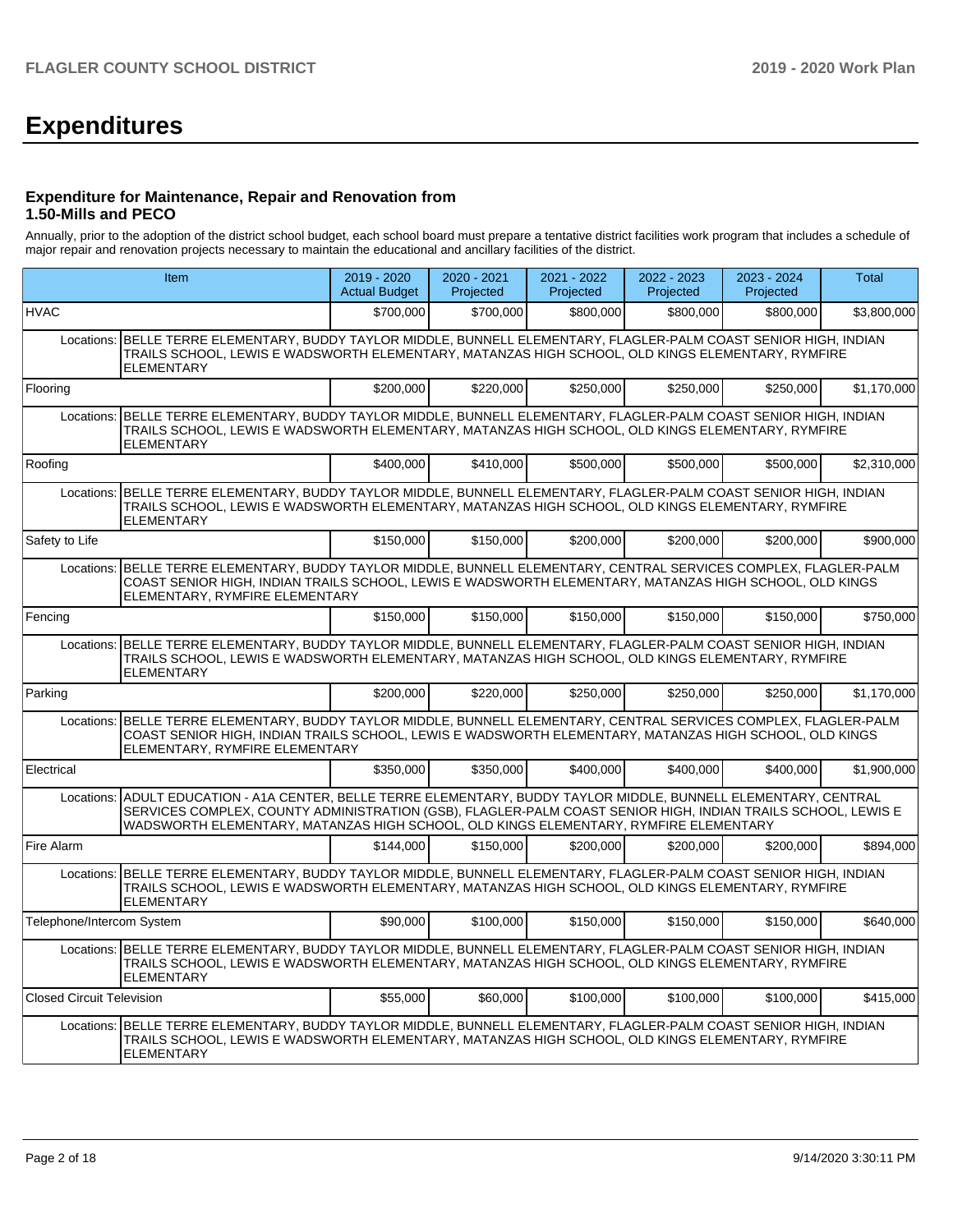| Paint                                                                                                                                                                                                                                        |                                                                                                                                                                                                                                             | \$150,000   | \$150,000   | \$200,000   | \$200.000   | \$200,000   | \$900,000    |  |  |  |  |
|----------------------------------------------------------------------------------------------------------------------------------------------------------------------------------------------------------------------------------------------|---------------------------------------------------------------------------------------------------------------------------------------------------------------------------------------------------------------------------------------------|-------------|-------------|-------------|-------------|-------------|--------------|--|--|--|--|
|                                                                                                                                                                                                                                              | Locations: BELLE TERRE ELEMENTARY, BUDDY TAYLOR MIDDLE, BUNNELL ELEMENTARY, FLAGLER-PALM COAST SENIOR HIGH, INDIAN<br>TRAILS SCHOOL, LEWIS E WADSWORTH ELEMENTARY, MATANZAS HIGH SCHOOL, OLD KINGS ELEMENTARY, RYMFIRE<br><b>ELEMENTARY</b> |             |             |             |             |             |              |  |  |  |  |
| \$210,000<br>\$210,000<br>\$280.000<br>\$280,000<br>Maintenance/Repair                                                                                                                                                                       |                                                                                                                                                                                                                                             |             |             |             |             | \$280,000   | \$1,260,000  |  |  |  |  |
| Locations: BELLE TERRE ELEMENTARY, BUDDY TAYLOR MIDDLE, BUNNELL ELEMENTARY, FLAGLER-PALM COAST SENIOR HIGH, INDIAN<br>TRAILS SCHOOL, LEWIS E WADSWORTH ELEMENTARY, MATANZAS HIGH SCHOOL, OLD KINGS ELEMENTARY, RYMFIRE<br><b>IELEMENTARY</b> |                                                                                                                                                                                                                                             |             |             |             |             |             |              |  |  |  |  |
|                                                                                                                                                                                                                                              | Sub Total:                                                                                                                                                                                                                                  | \$2,799,000 | \$2,870,000 | \$3,480,000 | \$3,480,000 | \$3,480,000 | \$16,109,000 |  |  |  |  |

| <b>PECO Mair</b>         | \$0         | ሖጣ          | ሖ           | ሖ           | ¢∩          | ሶስ           |
|--------------------------|-------------|-------------|-------------|-------------|-------------|--------------|
| Maintenance Expenditures |             | Ψ           | .DU         | w           | υU          | י טפ         |
| 1.50 Mill Sub Total: İ   | \$4,554,000 | \$4,750,000 | \$5,600,000 | \$5,600,000 | \$5,600,000 | \$26,104,000 |

|                                       | <b>Other Items</b>                                                                                                                                                                                                                                                                                                                                                                   | 2019 - 2020<br><b>Actual Budget</b> | 2020 - 2021<br>Projected | 2021 - 2022<br>Projected | 2022 - 2023<br>Projected | 2023 - 2024<br>Projected | Total       |  |  |
|---------------------------------------|--------------------------------------------------------------------------------------------------------------------------------------------------------------------------------------------------------------------------------------------------------------------------------------------------------------------------------------------------------------------------------------|-------------------------------------|--------------------------|--------------------------|--------------------------|--------------------------|-------------|--|--|
| Program Driven Remodeling (Flagship)  |                                                                                                                                                                                                                                                                                                                                                                                      | \$300,000                           | \$300,000                | \$340,000                | \$340,000                | \$340,000                | \$1,620,000 |  |  |
|                                       | Locations BELLE TERRE ELEMENTARY, BUDDY TAYLOR MIDDLE, BUNNELL ELEMENTARY, FLAGLER-PALM COAST SENIOR HIGH, INDIAN<br>TRAILS SCHOOL, LEWIS E WADSWORTH ELEMENTARY, MATANZAS HIGH SCHOOL, OLD KINGS ELEMENTARY, RYMFIRE<br><b>ELEMENTARY</b>                                                                                                                                           |                                     |                          |                          |                          |                          |             |  |  |
| Security Improvements - District Wide |                                                                                                                                                                                                                                                                                                                                                                                      | \$250,000                           | \$250,000                | \$250,000                | \$250,000                | \$250,000                | \$1,250,000 |  |  |
|                                       | Locations BELLE TERRE ELEMENTARY, BUDDY TAYLOR MIDDLE, BUNNELL ELEMENTARY, FLAGLER-PALM COAST SENIOR HIGH, INDIAN<br>TRAILS SCHOOL, LEWIS E WADSWORTH ELEMENTARY, MATANZAS HIGH SCHOOL, OLD KINGS ELEMENTARY, RYMFIRE<br><b>ELEMENTARY</b>                                                                                                                                           |                                     |                          |                          |                          |                          |             |  |  |
| Plumbing                              |                                                                                                                                                                                                                                                                                                                                                                                      | \$110,000                           | \$150,000                | \$180,000                | \$180,000                | \$180,000                | \$800,000   |  |  |
|                                       | Locations ADULT EDUCATION - A1A CENTER, BELLE TERRE ELEMENTARY, Belle Terre Swim and Racquet Club, BUDDY TAYLOR MIDDLE,<br>BUNNELL ELEMENTARY, CENTRAL SERVICES COMPLEX, COUNTY ADMINISTRATION (GSB), DISTRICT OPERATIONS, FLAGLER-<br>PALM COAST SENIOR HIGH, INDIAN TRAILS SCHOOL, LEWIS E WADSWORTH ELEMENTARY, MATANZAS HIGH SCHOOL, OLD<br>KINGS ELEMENTARY, RYMFIRE ELEMENTARY |                                     |                          |                          |                          |                          |             |  |  |
| <b>Food Service</b>                   |                                                                                                                                                                                                                                                                                                                                                                                      | \$60,000                            | \$60,000                 | \$80,000                 | \$80,000                 | \$80,000                 | \$360,000   |  |  |
|                                       | Locations BELLE TERRE ELEMENTARY, BUDDY TAYLOR MIDDLE, BUNNELL ELEMENTARY, FLAGLER-PALM COAST SENIOR HIGH, INDIAN<br>TRAILS SCHOOL, LEWIS E WADSWORTH ELEMENTARY, MATANZAS HIGH SCHOOL, OLD KINGS ELEMENTARY, RYMFIRE<br><b>ELEMENTARY</b>                                                                                                                                           |                                     |                          |                          |                          |                          |             |  |  |
| Civil / Mulch for playgournds         |                                                                                                                                                                                                                                                                                                                                                                                      | \$130,000                           | \$150,000                | \$180,000                | \$180,000                | \$180,000                | \$820,000   |  |  |
|                                       | Locations BELLE TERRE ELEMENTARY, BUDDY TAYLOR MIDDLE, BUNNELL ELEMENTARY, FLAGLER-PALM COAST SENIOR HIGH, INDIAN<br>TRAILS SCHOOL, LEWIS E WADSWORTH ELEMENTARY, MATANZAS HIGH SCHOOL, OLD KINGS ELEMENTARY, RYMFIRE<br><b>ELEMENTARY</b>                                                                                                                                           |                                     |                          |                          |                          |                          |             |  |  |
| Concrete                              |                                                                                                                                                                                                                                                                                                                                                                                      | \$105,000                           | \$120,000                | \$120,000                | \$120,000                | \$120,000                | \$585,000   |  |  |
|                                       | Locations BELLE TERRE ELEMENTARY, BUDDY TAYLOR MIDDLE, BUNNELL ELEMENTARY, FLAGLER-PALM COAST SENIOR HIGH, 13<br>Academy, INDIAN TRAILS SCHOOL, LEWIS E WADSWORTH ELEMENTARY, MATANZAS HIGH SCHOOL, OLD KINGS ELEMENTARY,<br><b>RYMFIRE ELEMENTARY</b>                                                                                                                               |                                     |                          |                          |                          |                          |             |  |  |
| Outsourced Maintenance Contracts      |                                                                                                                                                                                                                                                                                                                                                                                      | \$550,000                           | \$550,000                | \$600,000                | \$600,000                | \$600,000                | \$2,900,000 |  |  |
|                                       | Locations ADULT EDUCATION - A1A CENTER, BELLE TERRE ELEMENTARY, Belle Terre Swim and Racquet Club, BUDDY TAYLOR MIDDLE,<br>BUNNELL ELEMENTARY, CENTRAL SERVICES COMPLEX, COUNTY ADMINISTRATION (GSB), DISTRICT OPERATIONS, FLAGLER-<br>PALM COAST SENIOR HIGH, INDIAN TRAILS SCHOOL, LEWIS E WADSWORTH ELEMENTARY, MATANZAS HIGH SCHOOL, OLD<br>KINGS ELEMENTARY, RYMFIRE ELEMENTARY |                                     |                          |                          |                          |                          |             |  |  |
| Equipment (Vehicles/Mowers/Trailers)  |                                                                                                                                                                                                                                                                                                                                                                                      | \$100.000                           | \$140,000                | \$170,000                | \$170,000                | \$170,000                | \$750,000   |  |  |
|                                       | Locations ADULT EDUCATION - A1A CENTER, BELLE TERRE ELEMENTARY, Belle Terre Swim and Racquet Club, BUDDY TAYLOR MIDDLE,<br>BUNNELL ELEMENTARY, CENTRAL SERVICES COMPLEX, COUNTY ADMINISTRATION (GSB), DISTRICT OPERATIONS, FLAGLER-<br>PALM COAST SENIOR HIGH, INDIAN TRAILS SCHOOL, LEWIS E WADSWORTH ELEMENTARY, MATANZAS HIGH SCHOOL, OLD<br>KINGS ELEMENTARY, RYMFIRE ELEMENTARY |                                     |                          |                          |                          |                          |             |  |  |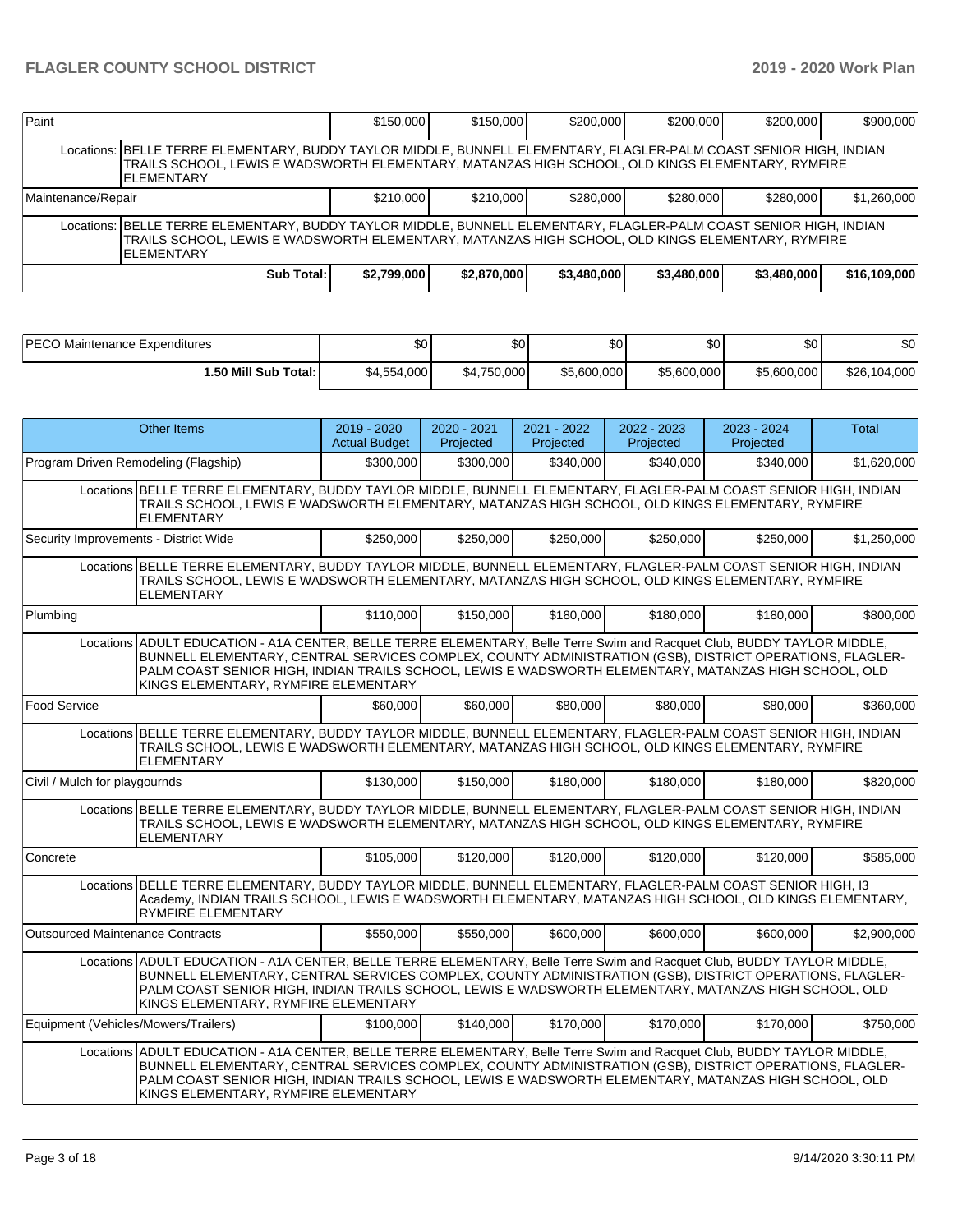| Doors, Locks, Signs, Keys, Hardware |                                                                                                                                                                                                                                                                                                                                                                                        | \$150,000   | \$160,000   | \$200.000   | \$200,000   | \$200,000   | \$910,000    |  |
|-------------------------------------|----------------------------------------------------------------------------------------------------------------------------------------------------------------------------------------------------------------------------------------------------------------------------------------------------------------------------------------------------------------------------------------|-------------|-------------|-------------|-------------|-------------|--------------|--|
|                                     | Locations ADULT EDUCATION - A1A CENTER, BELLE TERRE ELEMENTARY, Belle Terre Swim and Racquet Club, BUDDY TAYLOR MIDDLE,<br>BUNNELL ELEMENTARY, CENTRAL SERVICES COMPLEX, COUNTY ADMINISTRATION (GSB), DISTRICT OPERATIONS, FLAGLER-<br>IPALM COAST SENIOR HIGH. INDIAN TRAILS SCHOOL. LEWIS E WADSWORTH ELEMENTARY. MATANZAS HIGH SCHOOL. OLD<br>IKINGS ELEMENTARY, RYMFIRE ELEMENTARY |             |             |             |             |             |              |  |
|                                     | Total:                                                                                                                                                                                                                                                                                                                                                                                 | \$4,554,000 | \$4.750,000 | \$5,600,000 | \$5,600,000 | \$5,600,000 | \$26,104,000 |  |

#### **Local 1.50 Mill Expenditure For Maintenance, Repair and Renovation**

Anticipated expenditures expected from local funding sources over the years covered by the current work plan.

| Item                                                         | 2019 - 2020<br><b>Actual Budget</b> | 2020 - 2021<br>Projected | 2021 - 2022<br>Projected | 2022 - 2023<br>Projected | 2023 - 2024<br>Projected | <b>Total</b>  |
|--------------------------------------------------------------|-------------------------------------|--------------------------|--------------------------|--------------------------|--------------------------|---------------|
| Remaining Maint and Repair from 1.5 Mills                    | \$4,554,000                         | \$4,750,000              | \$5,600,000              | \$5,600,000              | \$5,600,000              | \$26,104,000  |
| Maintenance/Repair Salaries                                  | \$120,000                           | \$122,000                | \$125,000                | \$127,000                | \$130,000                | \$624,000     |
| <b>School Bus Purchases</b>                                  | \$1,425,000                         | \$1,250,000              | \$1,250,000              | \$1,250,000              | \$1,250,000              | \$6,425,000   |
| <b>Other Vehicle Purchases</b>                               | \$0                                 | \$0                      | \$0                      | \$0                      | \$0                      | \$0           |
| Capital Outlay Equipment                                     | \$0                                 | \$0                      | \$0                      | \$0                      | \$0                      | \$0           |
| Rent/Lease Payments                                          | \$0                                 | \$0                      | \$0                      | \$0                      | \$0                      | \$0           |
| <b>COP Debt Service</b>                                      | \$5,502,279                         | \$5,502,597              | \$5,501,269              | \$5,231,534              | \$5,199,271              | \$26,936,950  |
| Rent/Lease Relocatables                                      | \$260,000                           | \$260,000                | \$260,000                | \$260,000                | \$260,000                | \$1,300,000   |
| <b>Environmental Problems</b>                                | \$0                                 | \$0                      | \$0                      | \$0                      | \$0                      | \$0           |
| s.1011.14 Debt Service                                       | \$0                                 | \$0                      | \$0                      | \$0                      | \$0                      | \$0           |
| <b>Special Facilities Construction Account</b>               | \$0                                 | \$0                      | \$0                      | \$0                      | \$0                      | \$0           |
| Premiums for Property Casualty Insurance - 1011.71<br>(4a,b) | \$636,562                           | \$1,074,938              | \$1,128,684              | \$1,128,684              | \$1,128,684              | \$5,097,552   |
| Qualified School Construction Bonds (QSCB)                   | \$0                                 | \$0                      | \$0                      | \$0                      | \$0                      | \$0           |
| Qualified Zone Academy Bonds (QZAB)                          | \$261,566                           | \$261,566                | \$261,566                | \$0                      | \$0                      | \$784,698     |
| Furniture & Equipment at School Centers                      | \$1,000,000                         | \$1,000,000              | \$1,000,000              | \$100,000                | \$1,000,000              | \$4,100,000   |
| Software license & equipment                                 | \$5,100,000                         | \$4,810,000              | \$4,060,000              | \$4,160,000              | \$4,160,000              | \$22,290,000  |
| <b>Technology Salaries</b>                                   | \$1,599,000                         | \$1,630,980              | \$1,663,600              | \$1,696,872              | \$1,730,809              | \$8,321,261   |
| Maintenance Service Contracts                                | \$550,000                           | \$600,000                | \$600,000                | \$600,000                | \$600,000                | \$2,950,000   |
| <b>Local Expenditure Totals:</b>                             | \$21,008,407                        | \$21,262,081             | \$21,450,119             | \$20,154,090             | \$21,058,764             | \$104,933,461 |

# **Revenue**

### **1.50 Mill Revenue Source**

Schedule of Estimated Capital Outlay Revenue from each currently approved source which is estimated to be available for expenditures on the projects included in the tentative district facilities work program. All amounts are NET after considering carryover balances, interest earned, new COP's, 1011.14 and 1011.15 loans, etc. Districts cannot use 1.5-Mill funds for salaries except for those explicitly associated with maintenance/repair projects. (1011.71 (5), F.S.)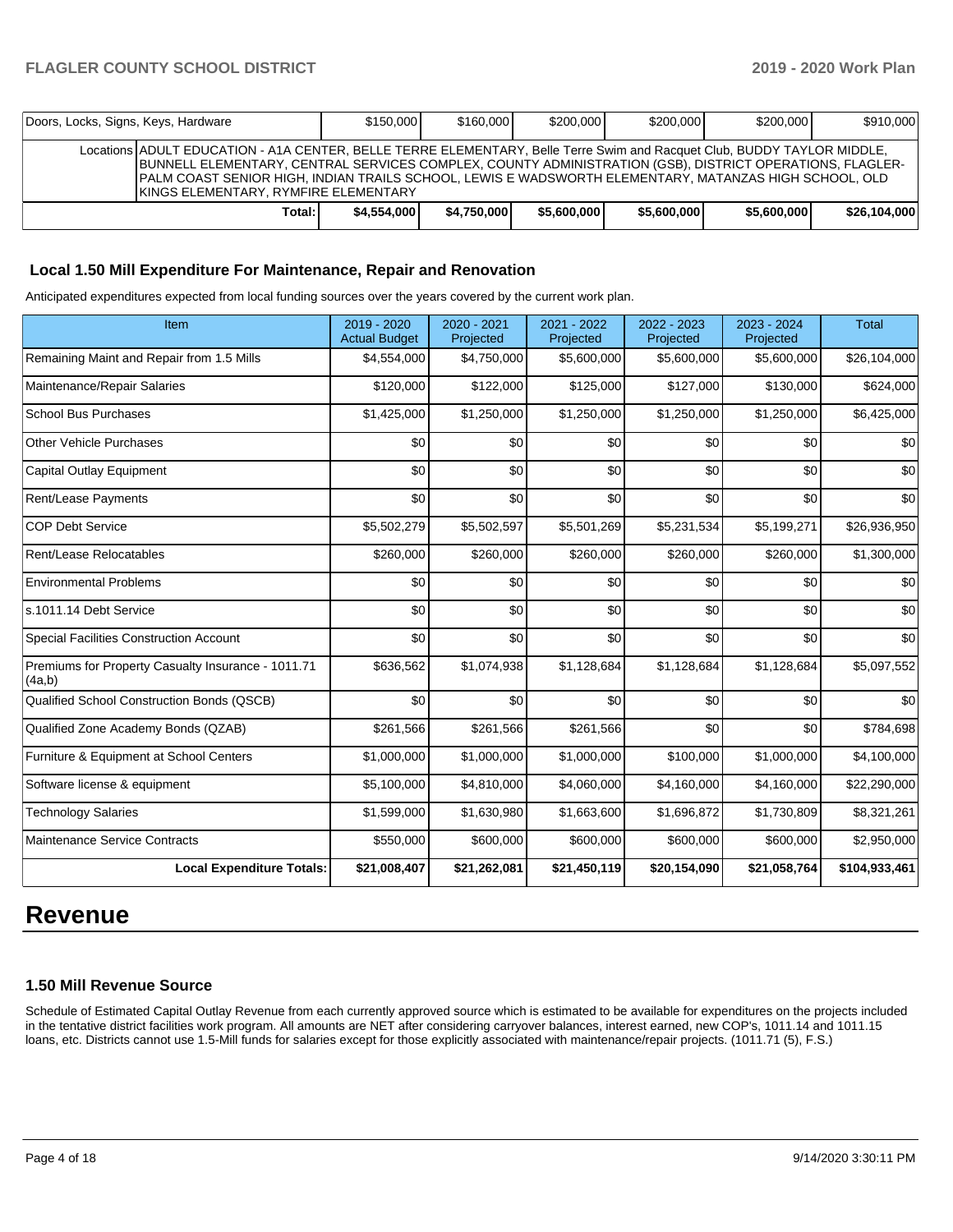| <b>Item</b>                                                                         | Fund | $2019 - 2020$<br><b>Actual Value</b> | $2020 - 2021$<br>Projected | 2021 - 2022<br>Projected | $2022 - 2023$<br>Projected | $2023 - 2024$<br>Projected | Total            |
|-------------------------------------------------------------------------------------|------|--------------------------------------|----------------------------|--------------------------|----------------------------|----------------------------|------------------|
| (1) Non-exempt property<br>lassessed valuation                                      |      | \$10,391,676,161                     | \$10,971,933,667           | \$11,565,264,615         | \$12,234,409,424           | \$12,905,469,365           | \$58,068,753,232 |
| (2) The Millage projected for<br>discretionary capital outlay per<br>ls.1011.71     |      | 1.50                                 | 1.50                       | 1.50 <sub>1</sub>        | 1.50                       | 1.50                       |                  |
| $(3)$ Full value of the 1.50-Mill<br>discretionary capital outlay per<br>ls.1011.71 |      | \$17,458,016                         | \$18,432,849               | \$19,429,645             | \$20,553,808               | \$21,681,189               | \$97,555,507     |
| $(4)$ Value of the portion of the 1.50<br>-Mill ACTUALLY levied                     | 370  | \$14,964,014                         | \$15,799,584               | \$16,653,981             | \$17,617,550               | \$18,583,876               | \$83,619,005     |
| $(5)$ Difference of lines (3) and (4)                                               |      | \$2,494,002                          | \$2,633,265                | \$2,775,664              | \$2,936,258                | \$3,097,313                | \$13,936,502     |

#### **PECO Revenue Source**

The figure in the row designated "PECO Maintenance" will be subtracted from funds available for new construction because PECO maintenance dollars cannot be used for new construction.

| <b>Item</b>                          | Fund         | $2019 - 2020$<br><b>Actual Budget</b> | $2020 - 2021$<br>Projected | 2021 - 2022<br>Projected | $2022 - 2023$<br>Projected | 2023 - 2024<br>Projected | Total            |
|--------------------------------------|--------------|---------------------------------------|----------------------------|--------------------------|----------------------------|--------------------------|------------------|
| <b>IPECO New Construction</b>        | 340 <b>I</b> | \$0                                   | \$0 <sub>1</sub>           | \$0                      | \$0 <sub>1</sub>           | \$0                      | \$0 <sub>1</sub> |
| <b>PECO Maintenance Expenditures</b> |              | \$0 I                                 | \$0 <sub>1</sub>           | \$0                      | \$0 <sub>1</sub>           | \$0                      | \$0              |
|                                      |              | \$0                                   | \$0                        | \$0                      | \$0                        | \$0                      | \$0              |

## **CO & DS Revenue Source**

Revenue from Capital Outlay and Debt Service funds.

| Item                                      | Fund | 2019 - 2020<br><b>Actual Budget</b> | 2020 - 2021<br>Projected | 2021 - 2022<br>Projected | $2022 - 2023$<br>Projected | $2023 - 2024$<br>Projected | Total       |
|-------------------------------------------|------|-------------------------------------|--------------------------|--------------------------|----------------------------|----------------------------|-------------|
| ICO & DS Cash Flow-through<br>Distributed | 360  | \$395.209                           | \$395.209                | \$395.209                | \$395.209                  | \$395.209                  | \$1,976,045 |
| ICO & DS Interest on<br>Undistributed CO  | 360  | \$8.774                             | \$8,774                  | \$8,774                  | \$8.774                    | \$8,774                    | \$43,870    |
|                                           |      | \$403.983                           | \$403.983                | \$403.983                | \$403,983                  | \$403.983                  | \$2,019,915 |

#### **Fair Share Revenue Source**

Nothing reported for this section. All legally binding commitments for proportionate fair-share mitigation for impacts on public school facilities must be included in the 5-year district work program.

#### **Sales Surtax Referendum**

Specific information about any referendum for a 1-cent or ½-cent surtax referendum during the previous year.

**Did the school district hold a surtax referendum during the past fiscal year 2018 - 2019?**

No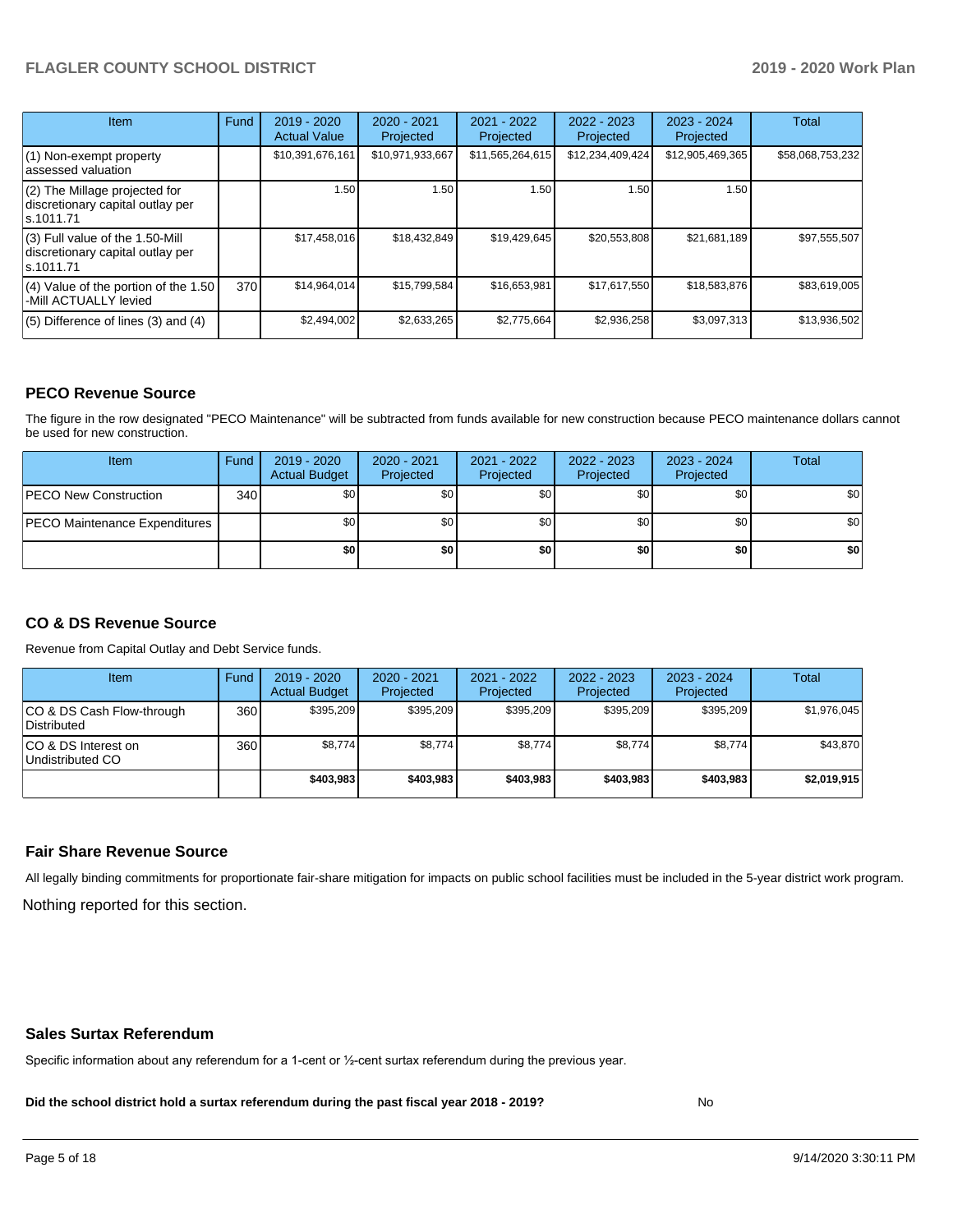# **Additional Revenue Source**

Any additional revenue sources

| <b>Item</b>                                                                                                               | 2019 - 2020<br><b>Actual Value</b> | 2020 - 2021<br>Projected | 2021 - 2022<br>Projected | 2022 - 2023<br>Projected | 2023 - 2024<br>Projected | <b>Total</b>   |
|---------------------------------------------------------------------------------------------------------------------------|------------------------------------|--------------------------|--------------------------|--------------------------|--------------------------|----------------|
| Proceeds from a s.1011.14/15 F.S. Loans                                                                                   | \$0                                | \$0                      | \$0                      | \$0                      | \$0                      | \$0            |
| District Bonds - Voted local bond<br>referendum proceeds per s.9, Art VII<br><b>State Constitution</b>                    | \$0                                | \$0                      | \$0                      | \$0                      | \$0                      | \$0            |
| Proceeds from Special Act Bonds                                                                                           | \$0                                | \$0                      | \$0                      | \$0                      | \$0                      | \$0            |
| Estimated Revenue from CO & DS Bond<br>Sale                                                                               | \$0                                | \$0                      | \$0                      | \$0                      | \$0                      | \$0            |
| Proceeds from Voted Capital<br>Improvements millage                                                                       | \$0                                | \$0                      | \$0                      | \$0                      | \$0                      | \$0            |
| Other Revenue for Other Capital Projects                                                                                  | \$0                                | \$0                      | \$0                      | \$0                      | \$0                      | \$0            |
| Proceeds from 1/2 cent sales surtax<br>authorized by school board                                                         | \$6,600,301                        | \$6,930,316              | \$7,276,832              | \$7,640,673              | \$8,022,707              | \$36,470,829   |
| Proceeds from local governmental<br>infrastructure sales surtax                                                           | \$0                                | \$0                      | \$0                      | \$0                      | \$0                      | \$0            |
| Proceeds from Certificates of<br>Participation (COP's) Sale                                                               | \$0                                | \$0                      | \$0                      | \$0                      | \$0                      | \$0            |
| Classrooms First Bond proceeds amount<br>authorized in FY 1997-98                                                         | \$0                                | \$0                      | \$0                      | \$0                      | \$0                      | \$0            |
| <b>Classrooms for Kids</b>                                                                                                | \$0                                | \$0                      | \$0                      | \$0                      | \$0                      | \$0            |
| <b>District Equity Recognition</b>                                                                                        | \$0                                | \$0                      | \$0                      | \$0                      | \$0                      | \$0            |
| <b>Federal Grants</b>                                                                                                     | \$0                                | \$0                      | \$0                      | \$0                      | \$0                      | \$0            |
| Proportionate share mitigation (actual<br>cash revenue only, not in kind donations)                                       | \$0                                | \$0                      | \$0                      | \$0                      | \$0                      | \$0            |
| Impact fees received                                                                                                      | \$3,660,606                        | \$3,843,636              | \$6,997,353              | \$4,237,608              | \$4,449,489              | \$23,188,692   |
| Private donations                                                                                                         | \$0                                | \$0                      | \$0                      | \$0                      | \$0                      | \$0            |
| Grants from local governments or not-for-<br>profit organizations                                                         | \$0                                | \$0                      | \$0                      | \$0                      | \$0                      | \$0            |
| Interest, Including Profit On Investment                                                                                  | \$1,000                            | \$1,000                  | \$1,000                  | \$1,000                  | \$1,000                  | \$5,000        |
| Revenue from Bonds pledging proceeds<br>from 1 cent or 1/2 cent Sales Surtax                                              | \$0                                | \$0                      | \$0                      | \$0                      | \$0                      | \$0            |
| <b>Total Fund Balance Carried Forward</b>                                                                                 | \$5,240,889                        | \$3,282,798              | \$1,266,980              | \$5,444,006              | \$5,841,659              | \$21,076,332   |
| General Capital Outlay Obligated Fund<br><b>Balance Carried Forward From Total</b><br><b>Fund Balance Carried Forward</b> | (\$6, 124, 386)                    | (\$6,214,236)            | (\$6,835,010)            | (\$10,215,730)           | (\$6,821,950)            | (\$36,211,312) |
| Special Facilities Construction Account                                                                                   | \$0                                | \$0                      | \$0                      | \$0                      | \$0                      | \$0            |
| One Cent - 1/2 Cent Sales Surtax Debt<br>Service From Total Fund Balance Carried<br>Forward                               | \$0                                | \$0                      | \$0                      | \$0                      | \$0                      | \$0            |
| Capital Outlay Projects Funds Balance<br>Carried Forward From Total Fund<br><b>Balance Carried Forward</b>                | \$0                                | \$0                      | \$0                      | \$0                      | \$0                      | \$0            |
| Subtotal                                                                                                                  | \$9,378,410                        | \$7,843,514              | \$8,707,155              | \$7,107,557              | \$11,492,905             | \$44,529,541   |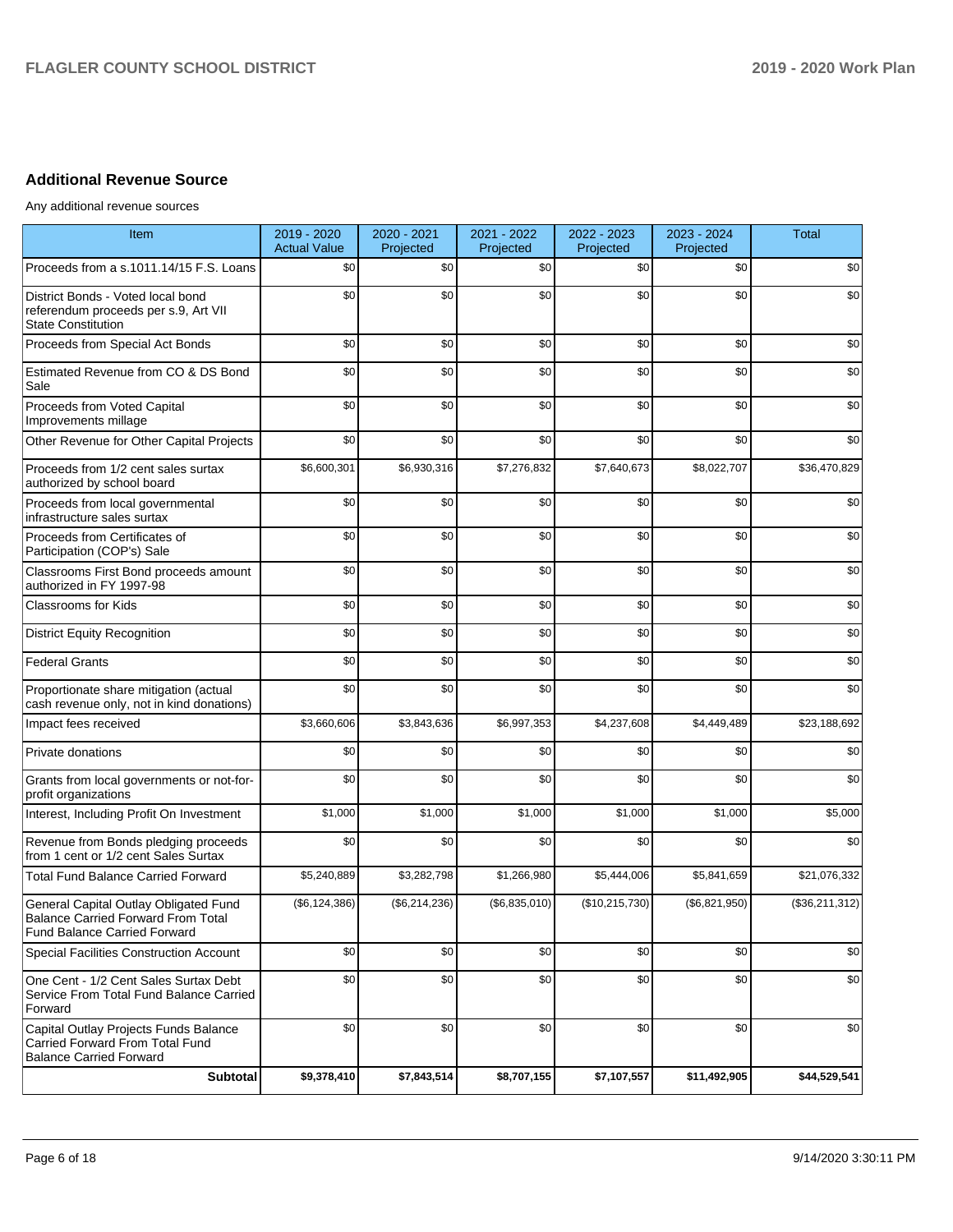# **Total Revenue Summary**

| Item Name                                                  | $2019 - 2020$<br><b>Budget</b> | $2020 - 2021$<br>Projected | 2021 - 2022<br>Projected | $2022 - 2023$<br>Projected | $2023 - 2024$<br>Projected | <b>Five Year Total</b> |
|------------------------------------------------------------|--------------------------------|----------------------------|--------------------------|----------------------------|----------------------------|------------------------|
| Local 1.5 Mill Discretionary Capital Outlay<br>Revenue     | \$14,964,014                   | \$15,799,584               | \$16,653,981             | \$17,617,550               | \$18,583,876               | \$83,619,005           |
| PECO and 1.5 Mill Maint and Other 1.5<br>Mill Expenditures | (\$21,008,407)                 | (\$21,262,081)             | (\$21,450,119)           | (\$20, 154, 090)           | (\$21,058,764)             | $($ \$104,933,461)     |
| <b>PECO Maintenance Revenue</b>                            | \$0                            | \$0                        | \$0                      | \$0                        | \$0                        | \$0                    |
| <b>Available 1.50 Mill for New</b><br><b>Construction</b>  | ( \$6,044,393)                 | ( \$5,462,497)             | ( \$4,796,138)           | (\$2,536,540)              | (\$2,474,888)              | $($ \$21,314,456) $ $  |

| <b>Item Name</b>                      | 2019 - 2020<br><b>Budget</b> | $2020 - 2021$<br>Projected | 2021 - 2022<br>Projected | $2022 - 2023$<br>Projected | $2023 - 2024$<br>Projected | <b>Five Year Total</b> |
|---------------------------------------|------------------------------|----------------------------|--------------------------|----------------------------|----------------------------|------------------------|
| ICO & DS Revenue                      | \$403,983                    | \$403,983                  | \$403,983                | \$403,983                  | \$403,983                  | \$2,019,915            |
| <b>IPECO New Construction Revenue</b> | \$0                          | \$0 <sub>1</sub>           | \$0                      | \$0                        | \$0                        | \$0                    |
| Other/Additional Revenue              | \$9,378,410                  | \$7,843,514                | \$8,707,155              | \$7,107,557                | \$11,492,905               | \$44,529,541           |
| <b>Total Additional Revenuel</b>      | \$9,782,393                  | \$8,247,497                | \$9,111,138              | \$7,511,540                | \$11,896,888               | \$46,549,456           |
| Total Available Revenue               | \$3,738,000                  | \$2,785,000                | \$4,315,000              | \$4,975,000                | \$9,422,000                | \$25,235,000           |

# **Project Schedules**

# **Capacity Project Schedules**

A schedule of capital outlay projects necessary to ensure the availability of satisfactory classrooms for the projected student enrollment in K-12 programs.

Nothing reported for this section.

Nothing reported for this section.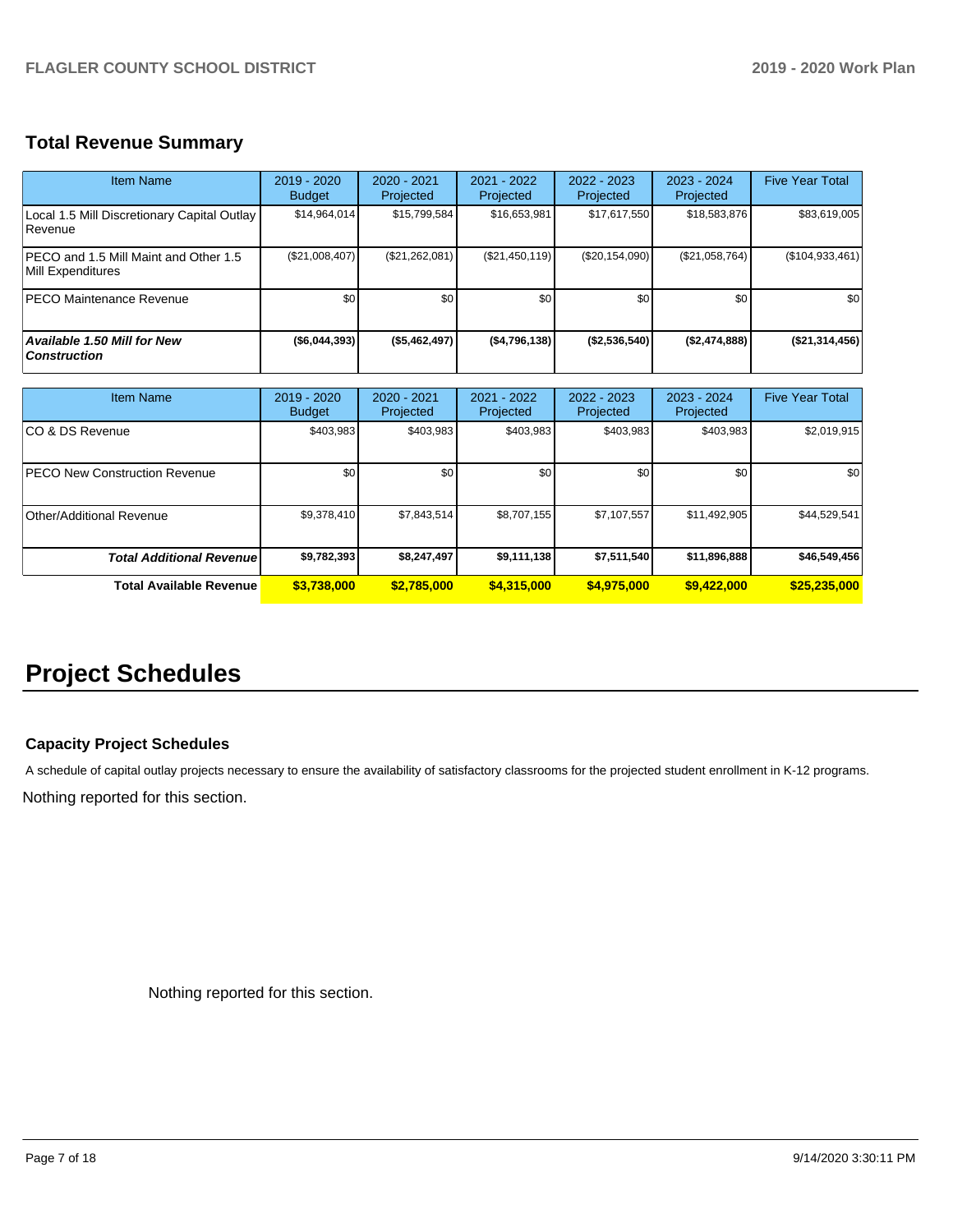# **Other Project Schedules**

Major renovations, remodeling, and additions of capital outlay projects that do not add capacity to schools.

| <b>Project Description</b>                             | Location                                        | 2019 - 2020<br><b>Actual Budget</b> | 2020 - 2021<br>Projected | 2021 - 2022<br>Projected | 2022 - 2023<br>Projected | 2023 - 2024<br>Projected | Total           | Funded |
|--------------------------------------------------------|-------------------------------------------------|-------------------------------------|--------------------------|--------------------------|--------------------------|--------------------------|-----------------|--------|
| <b>Roof Repairs</b>                                    | <b>DISTRICT OPERATIONS</b>                      | \$50,000                            | \$0                      | \$0                      | \$0                      | \$0                      | \$50,000 Yes    |        |
| Repair HVAC Units                                      | <b>ADULT EDUCATION -</b><br><b>A1A CENTER</b>   | \$50,000                            | \$0                      | \$0                      | \$0                      | \$0                      | \$50,000 Yes    |        |
| Building 13 AHU & Chiller line<br>piping               | <b>BUNNELL ELEMENTARY</b>                       | \$60,000                            | \$0                      | \$0                      | \$0                      | \$0                      | \$60,000 Yes    |        |
| Replace Chiller                                        | <b>BUDDY TAYLOR MIDDLE</b>                      | \$125,000                           | \$0                      | \$0                      | \$0                      | \$0                      | \$125,000 Yes   |        |
| Replace boiler for water heater                        | <b>BUDDY TAYLOR MIDDLE</b>                      | \$22,500                            | \$0                      | \$0                      | \$0                      | \$0                      | \$22,500 Yes    |        |
| Replace boiler for water heater                        | <b>LEWIS E WADSWORTH</b><br><b>ELEMENTARY</b>   | \$22,500                            | \$0                      | \$0                      | \$0                      | \$0                      | \$22,500 Yes    |        |
| Replace Greenhouse<br>(hurricane)                      | <b>FLAGLER-PALM COAST</b><br><b>SENIOR HIGH</b> | \$100,000                           | \$0                      | \$0                      | \$0                      | \$0                      | \$100,000 Yes   |        |
| Building 6, Health classroom                           | FLAGLER-PALM COAST<br><b>SENIOR HIGH</b>        | \$75,000                            | \$0                      | \$0                      | \$0                      | \$0                      | \$75,000 Yes    |        |
| Replace obsolete intercom<br>system                    | <b>INDIAN TRAILS SCHOOL</b>                     | \$113,000                           | \$0                      | \$0                      | \$0                      | \$0                      | \$113,000 Yes   |        |
| Replace chiller, AHUS, Piping                          | <b>INDIAN TRAILS SCHOOL</b>                     | \$500.000                           | \$0                      | \$0                      | \$0                      | \$0                      | \$500,000 Yes   |        |
| Replace Field House                                    | <b>MATANZAS HIGH</b><br><b>SCHOOL</b>           | \$110,000                           | \$0                      | \$0                      | \$0                      | \$0                      | \$110,000 Yes   |        |
| Construction classroom                                 | <b>MATANZAS HIGH</b><br><b>SCHOOL</b>           | \$950,000                           | \$0                      | \$0                      | \$0                      | \$0                      | \$950,000 Yes   |        |
| New Gym floor                                          | <b>OLD KINGS</b><br><b>ELEMENTARY</b>           | \$80,000                            | \$0                      | \$0                      | \$0                      | \$0                      | \$80,000 Yes    |        |
| Replace exterior doors                                 | <b>OLD KINGS</b><br><b>ELEMENTARY</b>           | \$100,000                           | \$0                      | \$0                      | \$0                      | \$0                      | \$100,000 Yes   |        |
| Buildings 1,2,3 Replace HVAC<br>(controls)             | LEWIS E WADSWORTH<br>ELEMENTARY                 | \$75,000                            | \$0                      | \$0                      | \$0                      | \$0                      | \$75,000 Yes    |        |
| Carpet                                                 | LEWIS E WADSWORTH<br><b>ELEMENTARY</b>          | \$450,000                           | \$0                      | \$0                      | \$0                      | \$0                      | \$450,000 Yes   |        |
| <b>Exterior painting</b>                               | LEWIS E WADSWORTH<br>ELEMENTARY                 | \$150,000                           | \$0                      | \$0                      | \$0                      | \$0                      | \$150,000 Yes   |        |
| Replace cooling tower                                  | FLAGLER-PALM COAST<br><b>SENIOR HIGH</b>        | \$275,000                           | \$0                      | \$0                      | \$0                      | \$0                      | \$275,000 Yes   |        |
| Building 3, Culinary room<br>modification              | <b>BUNNELL ELEMENTARY</b>                       | \$50,000                            | \$40,000                 | \$0                      | \$0                      | \$0                      | \$90,000 Yes    |        |
| Building 13, New chilled water<br>fan coils            | <b>BUNNELL ELEMENTARY</b>                       | \$230,000                           | \$230,000                | \$0                      | \$0                      | \$0                      | \$460,000 Yes   |        |
| Replace HVAC (DX System) 1-<br>4 units                 | <b>OLD KINGS</b><br><b>ELEMENTARY</b>           | \$150,000                           | \$350,000                | \$350,000                | \$300,000                | \$300,000                | \$1,450,000 Yes |        |
| Building 10 1st & 2nd floors,<br>flooring in corridors | <b>BUNNELL ELEMENTARY</b>                       | \$0                                 | \$100,000                | \$0                      | \$0                      | \$0                      | \$100,000 Yes   |        |
| Weatherproofing & repaint                              | <b>BELLE TERRE</b><br><b>ELEMENTARY</b>         | \$0                                 | \$200,000                | \$0                      | \$0                      | \$0                      | \$200,000 Yes   |        |
| Building1, Kitchen - Roll up<br>doors                  | FLAGLER-PALM COAST<br><b>SENIOR HIGH</b>        | \$0                                 | \$150,000                | \$0                      | \$0                      | \$0                      | \$150,000 Yes   |        |
| Building 2, Replace Gym floor                          | <b>BUDDY TAYLOR MIDDLE</b>                      | \$0                                 | \$130,000                | \$0                      | \$0                      | \$0                      | \$130,000 Yes   |        |
| Building 1, Renovate flooring                          | FLAGLER-PALM COAST<br><b>SENIOR HIGH</b>        | \$0                                 | \$400,000                | \$0                      | \$0                      | \$0                      | \$400,000 Yes   |        |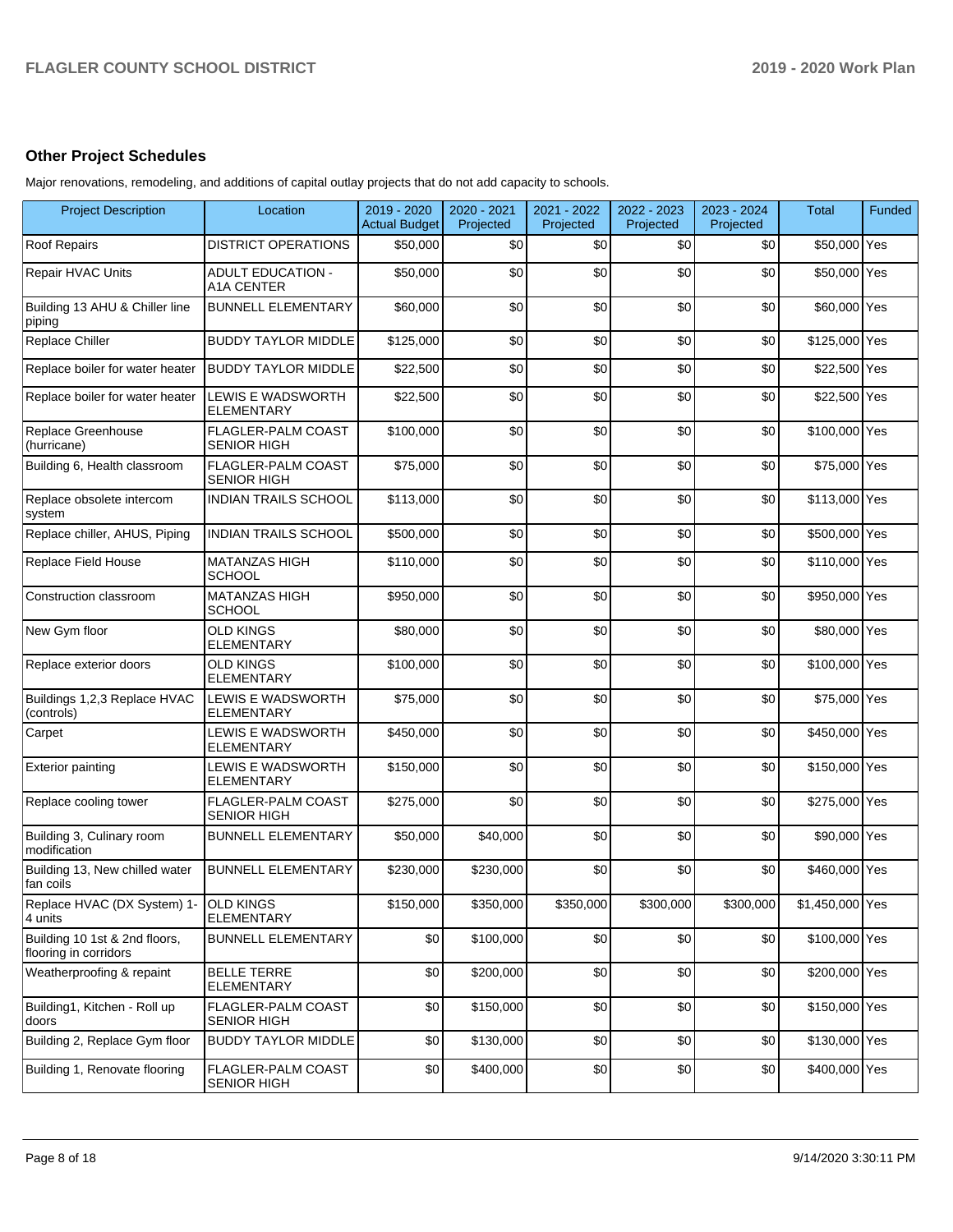| Auditorium, Replace AHU                                      | FLAGLER-PALM COAST<br><b>SENIOR HIGH</b>      | \$0 | \$600,000 | \$0       | \$0       | \$0       | \$600,000 Yes |  |
|--------------------------------------------------------------|-----------------------------------------------|-----|-----------|-----------|-----------|-----------|---------------|--|
| Building 7, 2nd floor -<br>Classroom remodeling              | FLAGLER-PALM COAST<br><b>SENIOR HIGH</b>      | \$0 | \$250,000 | \$0       | \$0       | \$0       | \$250,000 Yes |  |
| Roof Cleaning                                                | <b>INDIAN TRAILS SCHOOL</b>                   | \$0 | \$75,000  | \$0       | \$0       | \$0       | \$75,000 Yes  |  |
| Replace obsolete intercom<br>system                          | <b>MATANZAS HIGH</b><br><b>SCHOOL</b>         | \$0 | \$110,000 | \$0       | \$0       | \$0       | \$110,000 Yes |  |
| Rekey locks to Schlage master                                | <b>MATANZAS HIGH</b><br><b>SCHOOL</b>         | \$0 | \$150,000 | \$0       | \$0       | \$0       | \$150,000 Yes |  |
| Building 1, Re-roof                                          | <b>CENTRAL SERVICES</b><br><b>COMPLEX</b>     | \$0 | \$0       | \$270,000 | \$0       | \$0       | \$270,000 Yes |  |
| New HVAC unit                                                | <b>CENTRAL SERVICES</b><br><b>COMPLEX</b>     | \$0 | \$0       | \$100,000 | \$0       | \$0       | \$100,000 Yes |  |
| Building 1 & 3,<br>Weatherproofing & repaint                 | <b>ADULT EDUCATION -</b><br><b>A1A CENTER</b> | \$0 | \$0       | \$50,000  | \$0       | \$0       | \$50,000 Yes  |  |
| North field restoration                                      | <b>BUNNELL ELEMENTARY</b>                     | \$0 | \$0       | \$50,000  | \$0       | \$0       | \$50,000 Yes  |  |
| Covered walkway, building 3 to<br>building 9                 | <b>BUNNELL ELEMENTARY</b>                     | \$0 | \$0       | \$50,000  | \$0       | \$0       | \$50,000 Yes  |  |
| Step-up - replace roof                                       | <b>CENTRAL SERVICES</b><br><b>COMPLEX</b>     | \$0 | \$0       | \$300,000 | \$0       | \$0       | \$300,000 Yes |  |
| Replace obsolete intercom                                    | <b>BELLE TERRE</b><br><b>ELEMENTARY</b>       | \$0 | \$0       | \$112,000 | \$0       | \$0       | \$112,000 Yes |  |
| Building 2- Gym, Replace<br>HVAC (DX-7)                      | <b>BUDDY TAYLOR MIDDLE</b>                    | \$0 | \$0       | \$250,000 | \$0       | \$0       | \$250,000 Yes |  |
| BuddyWorth, Building 1,2,6,9 -<br>Weatherproofing & painting | <b>BUDDY TAYLOR MIDDLE</b>                    | \$0 | \$0       | \$350,000 | \$0       | \$0       | \$350,000 Yes |  |
| Bus Garage paving for<br>additional busses                   | <b>CENTRAL SERVICES</b><br><b>COMPLEX</b>     | \$0 | \$0       | \$100,000 | \$0       | \$0       | \$100,000 Yes |  |
| FTI Annex, Replace portable                                  | <b>CENTRAL SERVICES</b><br><b>COMPLEX</b>     | \$0 | \$0       | \$60,000  | \$0       | \$0       | \$60,000 Yes  |  |
| Building 8, New roof                                         | FLAGLER-PALM COAST<br><b>SENIOR HIGH</b>      | \$0 | \$0       | \$900,000 | \$0       | \$0       | \$900,000 Yes |  |
| <b>Refurbish Track</b>                                       | FLAGLER-PALM COAST<br><b>SENIOR HIGH</b>      | \$0 | \$0       | \$150,000 | \$0       | \$0       | \$150,000 Yes |  |
| Detention pond (SJRWMD)                                      | <b>DISTRICT OPERATIONS</b>                    | \$0 | \$0       | \$100,000 | \$0       | \$0       | \$100,000 Yes |  |
| Replace HVAC DX units (42)                                   | LEWIS E WADSWORTH<br><b>ELEMENTARY</b>        | \$0 | \$0       | \$250,000 | \$250,000 | \$0       | \$500,000 Yes |  |
| Repave parking lot                                           | LEWIS E WADSWORTH<br><b>ELEMENTARY</b>        | \$0 | \$0       | \$288,000 | \$0       | \$0       | \$288,000 Yes |  |
| Replace chiller                                              | <b>BUDDY TAYLOR MIDDLE</b>                    | \$0 | \$0       | \$75,000  | \$75,000  | \$0       | \$150,000 Yes |  |
| Replace chiller                                              | LEWIS E WADSWORTH<br><b>ELEMENTARY</b>        | \$0 | \$0       | \$75,000  | \$75,000  | \$0       | \$150,000 Yes |  |
| Building 7, Courtyard -<br>restoration reclaim water         | <b>BELLE TERRE</b><br><b>ELEMENTARY</b>       | \$0 | \$0       | \$35,000  | \$35,000  | \$0       | \$70,000 Yes  |  |
| Replace chiller                                              | <b>BUNNELL ELEMENTARY</b>                     | \$0 | \$0       | \$200,000 | \$0       | \$200,000 | \$400,000 Yes |  |
| Replacement of classroom<br>HVAC (DX system)                 | RYMFIRE ELEMENTARY                            | \$0 | \$0       | \$200,000 | \$200,000 | \$200,000 | \$600,000 Yes |  |
| Replace portable                                             | Belle Terre Swim and<br>Racquet Club          | \$0 | \$0       | \$0       | \$60,000  | \$0       | \$60,000 Yes  |  |
| Renovate restrooms (ADA)                                     | Belle Terre Swim and<br>Racquet Club          | \$0 | \$0       | \$0       | \$300,000 | \$0       | \$300,000 Yes |  |
| Controls upgrade / EMS<br>System                             | FLAGLER-PALM COAST<br><b>SENIOR HIGH</b>      | \$0 | \$0       | \$0       | \$350,000 | \$0       | \$350,000 Yes |  |
| Youth Center, Lobby renovation                               | FLAGLER-PALM COAST<br><b>SENIOR HIGH</b>      | \$0 | \$0       | \$0       | \$70,000  | \$0       | \$70,000 Yes  |  |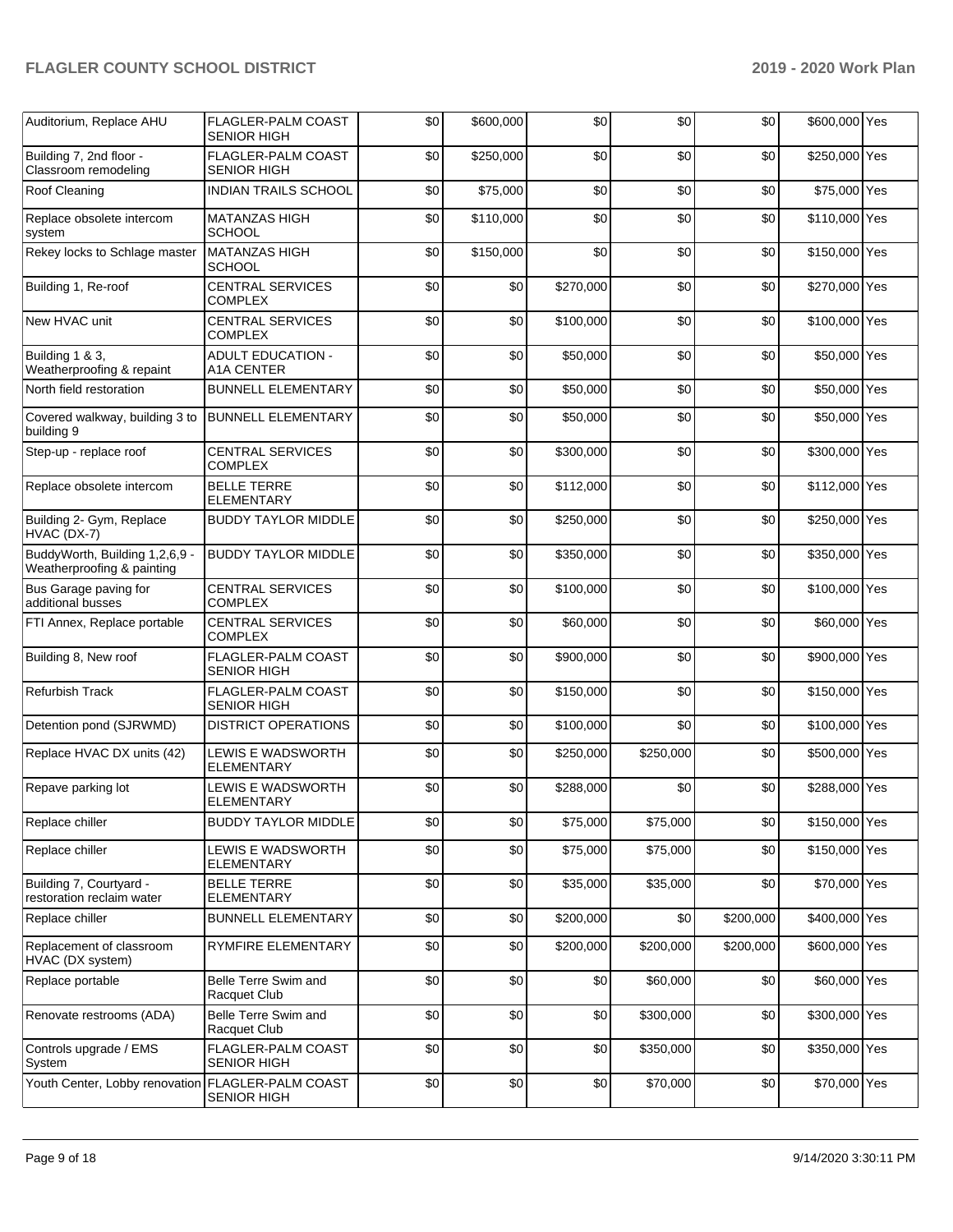| Youth Center, resurface rink                                           | <b>FLAGLER-PALM COAST</b>                       | \$0 | \$0 | \$0 | \$60,000  | \$0       | \$60,000 Yes    |  |
|------------------------------------------------------------------------|-------------------------------------------------|-----|-----|-----|-----------|-----------|-----------------|--|
| Re-key locks to Schlage                                                | <b>SENIOR HIGH</b><br>INDIAN TRAILS SCHOOL      | \$0 | \$0 | \$0 | \$60,000  | \$0       | \$60,000 Yes    |  |
|                                                                        |                                                 |     |     |     |           |           |                 |  |
| <b>Covered Pavilion</b>                                                | <b>INDIAN TRAILS SCHOOL</b>                     | \$0 | \$0 | \$0 | \$100,000 | \$0       | \$100,000 Yes   |  |
| Replace 200 kw Generator                                               | <b>INDIAN TRAILS SCHOOL</b>                     | \$0 | \$0 | \$0 | \$75,000  | \$0       | \$75,000 Yes    |  |
| Add two Home Stadium<br>bleacher sections                              | <b>MATANZAS HIGH</b><br><b>SCHOOL</b>           | \$0 | \$0 | \$0 | \$150,000 | \$0       | \$150,000 Yes   |  |
| Lights for practice fields                                             | <b>MATANZAS HIGH</b><br><b>SCHOOL</b>           | \$0 | \$0 | \$0 | \$250,000 | \$0       | \$250,000 Yes   |  |
| Extend walkway cover on track<br>loop                                  | <b>OLD KINGS</b><br><b>ELEMENTARY</b>           | \$0 | \$0 | \$0 | \$150,000 | \$0       | \$150,000 Yes   |  |
| Add entryway from HWY 100<br>w/loop                                    | <b>OLD KINGS</b><br><b>ELEMENTARY</b>           | \$0 | \$0 | \$0 | \$100,000 | \$0       | \$100,000 Yes   |  |
| Add PI bus loop cover                                                  | <b>OLD KINGS</b><br><b>ELEMENTARY</b>           | \$0 | \$0 | \$0 | \$175,000 | \$0       | \$175,000 Yes   |  |
| Building 2, Fresh air                                                  | RYMFIRE ELEMENTARY                              | \$0 | \$0 | \$0 | \$165,000 | \$0       | \$165,000 Yes   |  |
| Building 2 - Media Center,<br>Replace chiller                          | LEWIS E WADSWORTH<br><b>ELEMENTARY</b>          | \$0 | \$0 | \$0 | \$115,000 | \$0       | \$115,000 Yes   |  |
| <b>EMS</b> control upgrades                                            | <b>RYMFIRE ELEMENTARY</b>                       | \$0 | \$0 | \$0 | \$50,000  | \$50,000  | \$100,000 Yes   |  |
| Resurface parking lots                                                 | FLAGLER-PALM COAST<br><b>SENIOR HIGH</b>        | \$0 | \$0 | \$0 | \$750,000 | \$750,000 | \$1,500,000 Yes |  |
| Building 9 & 10, replace (40)<br><b>HVAC</b> units                     | <b>MATANZAS HIGH</b><br><b>SCHOOL</b>           | \$0 | \$0 | \$0 | \$250,000 | \$250,000 | \$500,000 Yes   |  |
| Walkway covering north/south<br>bus loop                               | <b>BELLE TERRE</b><br><b>ELEMENTARY</b>         | \$0 | \$0 | \$0 | \$80,000  | \$100,000 | \$180,000 Yes   |  |
| Buildings 1,5,6,9, 10, offices,<br>Media & Theater - Replace<br>carpet | <b>MATANZAS HIGH</b><br><b>SCHOOL</b>           | \$0 | \$0 | \$0 | \$120,000 | \$120,000 | \$240,000 Yes   |  |
| Repaving                                                               | <b>DISTRICT OPERATIONS</b>                      | \$0 | \$0 | \$0 | \$200,000 | \$200,000 | \$400,000 Yes   |  |
| Building 2 (old gym) renovate<br>bathrooms, office & lobby             | <b>BUNNELL ELEMENTARY</b>                       | \$0 | \$0 | \$0 | \$350,000 | \$350,000 | \$700,000 Yes   |  |
| Rekey locks to Schlage Master                                          | <b>BELLE TERRE</b><br><b>ELEMENTARY</b>         | \$0 | \$0 | \$0 | \$60,000  | \$60,000  | \$120,000 Yes   |  |
| Classrooms - Replace carpet                                            | <b>BELLE TERRE</b><br><b>ELEMENTARY</b>         | \$0 | \$0 | \$0 | \$0       | \$160,000 | \$160,000 Yes   |  |
| Gym - Replace (7) HVAC units                                           | <b>BUDDY TAYLOR MIDDLE</b>                      | \$0 | \$0 | \$0 | \$0       | \$250,000 | \$250,000 Yes   |  |
| Building 9, Replace carpets                                            | <b>BUDDY TAYLOR MIDDLE</b>                      | \$0 | \$0 | \$0 | \$0       | \$200,000 | \$200,000 Yes   |  |
| Building 6, replace carpets                                            | LEWIS E WADSWORTH<br><b>ELEMENTARY</b>          | \$0 | \$0 | \$0 | \$0       | \$200,000 | \$200,000 Yes   |  |
| Building 8 - Renovate<br>bathrooms & locker rooms                      | <b>FLAGLER-PALM COAST</b><br><b>SENIOR HIGH</b> | \$0 | \$0 | \$0 | \$0       | \$300,000 | \$300,000 Yes   |  |
| Building 12 - Humidity &<br>controls                                   | FLAGLER-PALM COAST<br><b>SENIOR HIGH</b>        | \$0 | \$0 | \$0 | \$0       | \$200,000 | \$200,000 Yes   |  |
| Add bleachers                                                          | FLAGLER-PALM COAST<br><b>SENIOR HIGH</b>        | \$0 | \$0 | \$0 | \$0       | \$110,000 | \$110,000 Yes   |  |
| Building 9 & 12 - New roof                                             | FLAGLER-PALM COAST<br><b>SENIOR HIGH</b>        | \$0 | \$0 | \$0 | \$0       | \$500,000 | \$500,000 Yes   |  |
| Building 8 Gym - New chiller                                           | FLAGLER-PALM COAST<br><b>SENIOR HIGH</b>        | \$0 | \$0 | \$0 | \$0       | \$200,000 | \$200,000 Yes   |  |
| Black box, floor                                                       | FLAGLER-PALM COAST<br><b>SENIOR HIGH</b>        | \$0 | \$0 | \$0 | \$0       | \$30,000  | \$30,000 Yes    |  |
| Building 1, Gym - Renovate<br>locker rooms                             | FLAGLER-PALM COAST<br><b>SENIOR HIGH</b>        | \$0 | \$0 | \$0 | \$0       | \$250,000 | \$250,000 Yes   |  |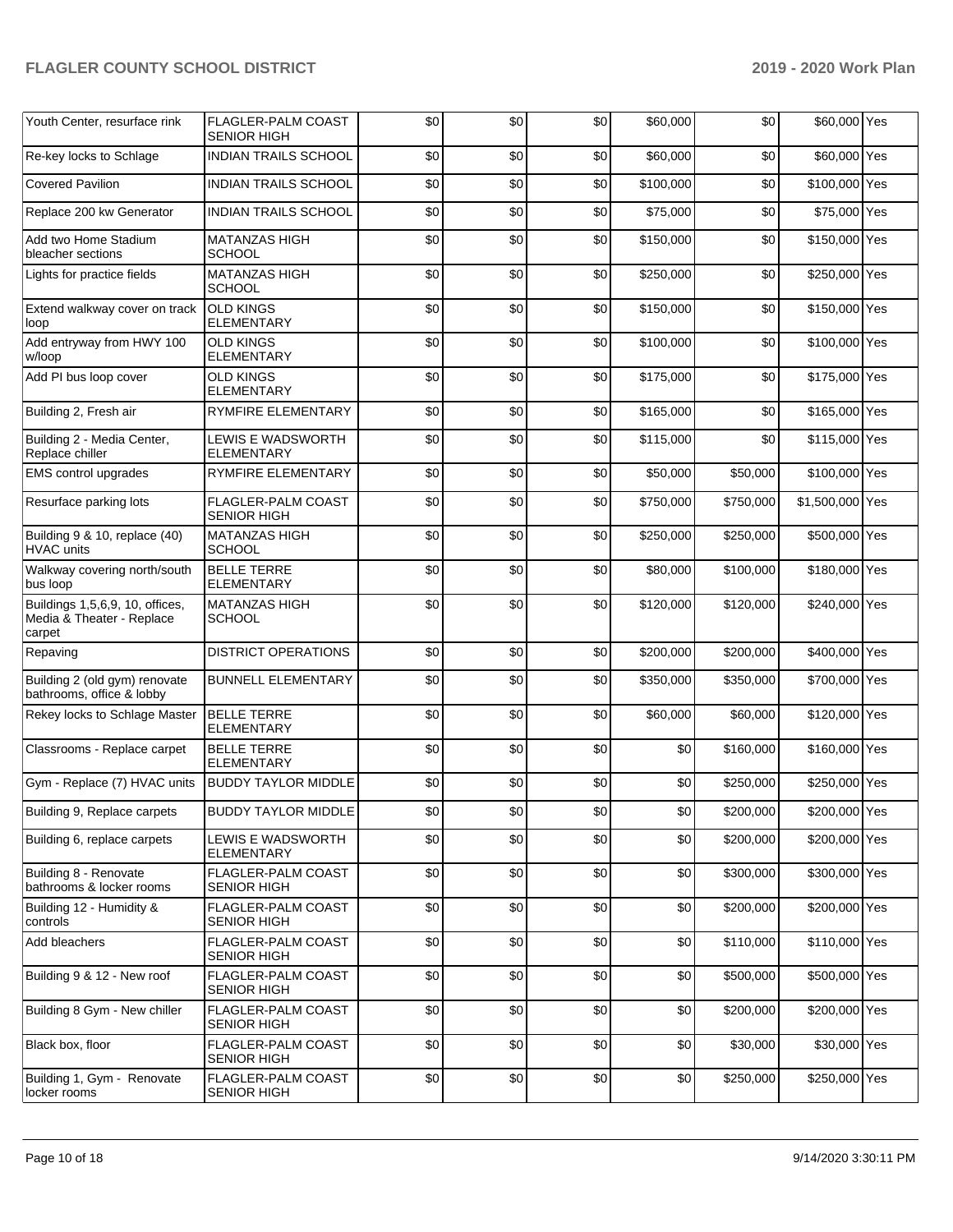|                                                      |                                                 | \$3,738,000 | \$2,785,000 | \$4,315,000 | \$4,975,000 | \$9,422,000 | \$25,235,000    |  |
|------------------------------------------------------|-------------------------------------------------|-------------|-------------|-------------|-------------|-------------|-----------------|--|
| Buildings 1 & 2 - re-roof                            | LEWIS E WADSWORTH<br><b>ELEMENTARY</b>          | \$0         | \$0         | \$0         | \$0         | \$500,000   | \$500,000 Yes   |  |
| Thermal ice tanks                                    | <b>BUDDY TAYLOR MIDDLE</b>                      | \$0         | \$0         | \$0         | \$0         | \$1,000,000 | \$1,000,000 Yes |  |
| Building 1, Interior renovations<br>(carpet / paint) | <b>BUNNELL ELEMENTARY</b>                       | \$0         | \$0         | \$0         | \$0         | \$325,000   | \$325,000 Yes   |  |
| New carpet                                           | <b>RYMFIRE ELEMENTARY</b>                       | \$0         | \$0         | \$0         | \$0         | \$150,000   | \$150,000 Yes   |  |
| Roof cleaning, weather<br>proofing & painting        | <b>RYMFIRE ELEMENTARY</b>                       | \$0         | \$0         | \$0         | \$0         | \$250,000   | \$250,000 Yes   |  |
| Replace cooling tower bundles                        | RYMFIRE ELEMENTARY                              | \$0         | \$0         | \$0         | \$0         | \$242,000   | \$242,000 Yes   |  |
| Track - Refurbish                                    | <b>MATANZAS HIGH</b><br><b>SCHOOL</b>           | \$0         | \$0         | \$0         | \$0         | \$100,000   | \$100,000 Yes   |  |
| Student parking lot - pave                           | <b>MATANZAS HIGH</b><br><b>SCHOOL</b>           | \$0         | \$0         | \$0         | \$0         | \$175,000   | \$175,000 Yes   |  |
| New carpets in classrooms (79)                       | <b>INDIAN TRAILS SCHOOL</b>                     | \$0         | \$0         | \$0         | \$0         | \$450,000   | \$450,000 Yes   |  |
| Building 7 - New roof                                | <b>FLAGLER-PALM COAST</b><br><b>SENIOR HIGH</b> | \$0         | \$0         | \$0         | \$0         | \$750,000   | \$750,000 Yes   |  |
| Buildings 2 & 7 - Renovate<br>restrooms              | <b>FLAGLER-PALM COAST</b><br><b>SENIOR HIGH</b> | \$0         | \$0         | \$0         | \$0         | \$500,000   | \$500,000 Yes   |  |

# **Additional Project Schedules**

Any projects that are not identified in the last approved educational plant survey.

Nothing reported for this section.

# **Non Funded Growth Management Project Schedules**

Schedule indicating which projects, due to planned development, that CANNOT be funded from current revenues projected over the next five years.

Nothing reported for this section.

# **Tracking**

# **Capacity Tracking**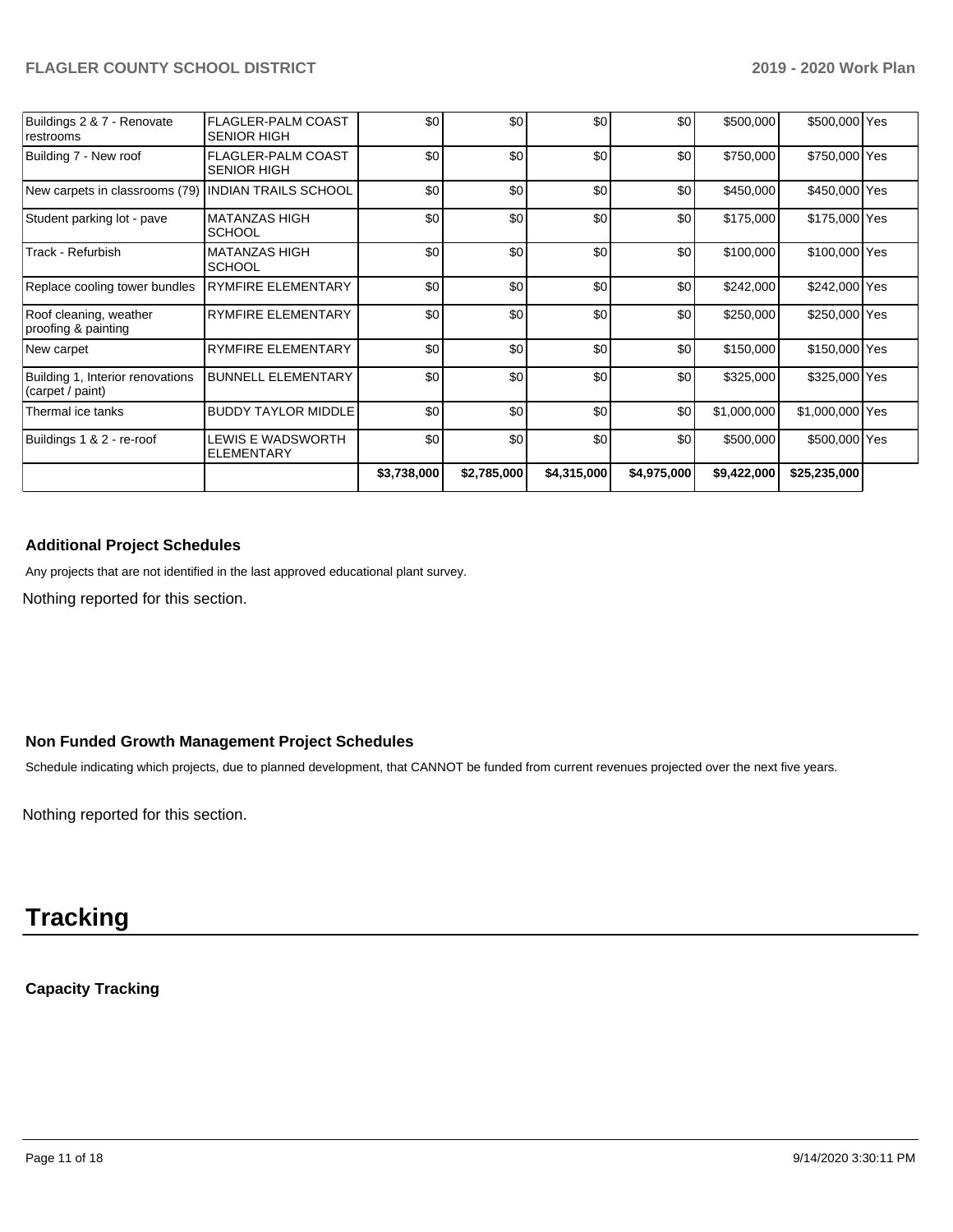| Location                             | $2019 -$<br>2020 Satis.<br>Stu. Sta. | Actual<br>$2019 -$<br><b>2020 FISH</b><br>Capacity | Actual<br>$2018 -$<br>2019<br><b>COFTE</b> | # Class<br>Rooms | Actual<br>Average<br>$2019 -$<br>2020 Class<br><b>Size</b> | Actual<br>$2019 -$<br>2020<br><b>Utilization</b> | <b>New</b><br>Stu.<br>Capacity | <b>New</b><br>Rooms to<br>be<br>Added/Re<br>moved | Projected<br>$2023 -$<br>2024<br><b>COFTE</b> | Projected<br>$2023 -$<br>2024<br><b>Utilization</b> | Projected<br>$2023 -$<br>2024 Class<br><b>Size</b> |
|--------------------------------------|--------------------------------------|----------------------------------------------------|--------------------------------------------|------------------|------------------------------------------------------------|--------------------------------------------------|--------------------------------|---------------------------------------------------|-----------------------------------------------|-----------------------------------------------------|----------------------------------------------------|
| <b>BUDDY TAYLOR MIDDLE</b>           | 1,610                                | 1,449                                              | 903                                        | 70               | 13                                                         | 62.00 %                                          | 0                              | $\Omega$                                          | 1,002                                         | 69.00 %                                             | 14                                                 |
| <b>BUNNELL ELEMENTARY</b>            | 1,525                                | 1,525                                              | 1,163                                      | 77               | 15                                                         | 76.00 %                                          | $\Omega$                       | $\Omega$                                          | 1,396                                         | 92.00 %                                             | 18                                                 |
| FLAGLER-PALM COAST<br> SENIOR HIGH   | 2,663                                | 2,529                                              | 2,372                                      | 106              | 22                                                         | 94.00 %                                          | $\Omega$                       | $\Omega$                                          | 2,220                                         | 88.00 %                                             | 21                                                 |
| ILEWIS E WADSWORTH<br>ELEMENTARY     | 1,020                                | 1,020                                              | 953                                        | 56               | 17                                                         | 93.00 %                                          | $\Omega$                       | $\Omega$                                          | 892                                           | 87.00 %                                             | 16                                                 |
| <b>OLD KINGS</b><br>ELEMENTARY       | 1.170                                | 1,170                                              | 1,242                                      | 62               | 20                                                         | 106.00%                                          | $\Omega$                       | $\Omega$                                          | 1.122                                         | 96.00 %                                             | 18                                                 |
| <b>INDIAN TRAILS SCHOOL</b>          | 1,818                                | 1,636                                              | 924                                        | 78               | 12                                                         | 56.00 %                                          | 0                              | $\Omega$                                          | 996                                           | 61.00 %                                             | 13                                                 |
| 13 Academy                           | $\Omega$                             | 0                                                  | 0                                          | $\overline{0}$   | $\Omega$                                                   | 0.00%                                            | 0                              | $\Omega$                                          | $\Omega$                                      | 0.00%                                               | $\Omega$                                           |
| ADULT<br>EDUCATION/CORPORAT<br>E ONE | $\Omega$                             | 0                                                  | 0                                          | 0                | $\Omega$                                                   | 0.00%                                            | 0                              | $\Omega$                                          | $\Omega$                                      | 0.00%                                               | $\mathbf 0$                                        |
| MATANZAS HIGH<br> SCHOOL             | 2,079                                | 1,975                                              | 1,484                                      | 81               | 18                                                         | 75.00 %                                          | $\Omega$                       | $\Omega$                                          | 1,465                                         | 74.00 %                                             | 18                                                 |
| <b>BELLE TERRE</b><br>ELEMENTARY     | 1,539                                | 1,539                                              | 1,444                                      | 80               | 18                                                         | 94.00 %                                          | $\Omega$                       | $\Omega$                                          | 1,396                                         | 91.00 %                                             | 17                                                 |
| <b>RYMFIRE ELEMENTARY</b>            | 1,715                                | 1,715                                              | 1,071                                      | 85               | 13                                                         | 62.00 %                                          | $\Omega$                       | $\Omega$                                          | 1,223                                         | 71.00 %                                             | 14                                                 |
|                                      | 15,139                               | 14,558                                             | 11,557                                     | 695              | 17                                                         | 79.38 %                                          | 0                              | $\bf{0}$                                          | 11,712                                        | 80.45 %                                             | 17                                                 |

The COFTE Projected Total (11,712) for 2023 - 2024 must match the Official Forecasted COFTE Total (11,712 ) for 2023 - 2024 before this section can be completed. In the event that the COFTE Projected Total does not match the Official forecasted COFTE, then the Balanced Projected COFTE Table should be used to balance COFTE.

| Projected COFTE for 2023 - 2024 |        |  |  |  |  |  |
|---------------------------------|--------|--|--|--|--|--|
| Elementary (PK-3)               | 3,290  |  |  |  |  |  |
| Middle $(4-8)$                  | 4,400  |  |  |  |  |  |
| High (9-12)                     | 4,022  |  |  |  |  |  |
|                                 | 11,712 |  |  |  |  |  |

| <b>Grade Level Type</b> | <b>Balanced Projected</b><br>COFTE for 2023 - 2024 |
|-------------------------|----------------------------------------------------|
| Elementary (PK-3)       |                                                    |
| Middle (4-8)            |                                                    |
| High (9-12)             |                                                    |
|                         | 11,712                                             |

# **Relocatable Replacement**

Number of relocatable classrooms clearly identified and scheduled for replacement in the school board adopted financially feasible 5-year district work program.

| Location                                 | 2019 - 2020   2020 - 2021 | 2021 - 2022   2022 - 2023   2023 - 2024 | Year 5 Total |
|------------------------------------------|---------------------------|-----------------------------------------|--------------|
| FLAGLER-PALM COAST SENIOR HIGH           |                           |                                         |              |
| IOLD KINGS ELEMENTARY                    |                           |                                         |              |
| <b>Total Relocatable Replacements: I</b> |                           |                                         |              |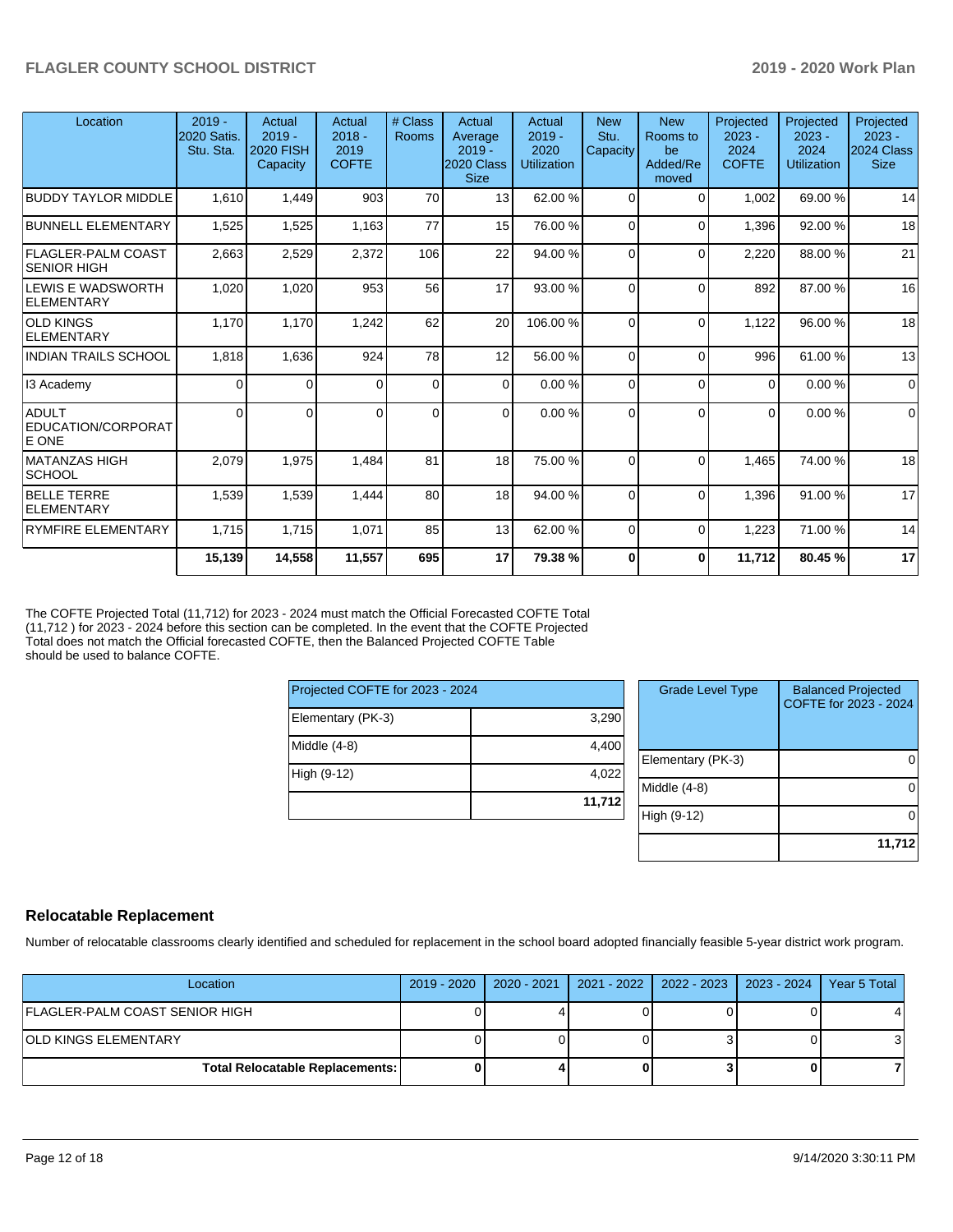### **Charter Schools Tracking**

Information regarding the use of charter schools.

| Location-Type       | # Relocatable<br>units or<br>permanent<br>classrooms | Owner             | IYear Started or I<br>Scheduled | Student<br><b>Stations</b> | <b>Students</b><br>Enrolled | Years in<br>Contract | <b>Total Charter</b><br><b>Students</b><br>projected for<br>$2023 - 2024$ |
|---------------------|------------------------------------------------------|-------------------|---------------------------------|----------------------------|-----------------------------|----------------------|---------------------------------------------------------------------------|
| Imagine Town Center |                                                      | 43 <b>PRIVATE</b> | 2008                            | 874                        | 901                         |                      | 1.000                                                                     |
|                     | 43 <sup>1</sup>                                      |                   |                                 | 874                        | 901                         |                      | ∣000.1                                                                    |

## **Special Purpose Classrooms Tracking**

The number of classrooms that will be used for certain special purposes in the current year, by facility and type of classroom, that the district will, 1), not use for educational purposes, and 2), the co-teaching classrooms that are not open plan classrooms and will be used for educational purposes.

| School                                     | <b>School Type</b> | # of Elementary<br>K-3 Classrooms | # of Middle 4-8<br><b>Classrooms</b> | # of High 9-12<br><b>Classrooms</b> | # of $ESE$<br><b>Classrooms</b> | # of Combo<br><b>Classrooms</b> | Total<br><b>Classrooms</b> |
|--------------------------------------------|--------------------|-----------------------------------|--------------------------------------|-------------------------------------|---------------------------------|---------------------------------|----------------------------|
| IMATANZAS HIGH SCHOOL                      | Educational        |                                   |                                      | 13                                  |                                 |                                 | 13                         |
| <b>BUDDY TAYLOR MIDDLE</b>                 | Educational        |                                   |                                      |                                     |                                 |                                 | 4                          |
| <b>BUNNELL ELEMENTARY</b>                  | Educational        |                                   |                                      |                                     |                                 |                                 | 61                         |
| <b>IFLAGLER-PALM COAST SENIOR</b><br> HIGH | Educational        |                                   |                                      |                                     |                                 |                                 | 6                          |
| ILEWIS E WADSWORTH<br><b>IELEMENTARY</b>   | Educational        |                                   |                                      |                                     |                                 | 0                               | 12                         |
| IINDIAN TRAILS SCHOOL                      | Educational        |                                   | 20                                   |                                     |                                 | 0                               | 20                         |
| <b>Total Educational Classrooms:</b>       | 13                 | 29                                | 13                                   |                                     | O                               | 61                              |                            |

| School                               |  | School Type $\frac{1}{4}$ of Elementary $\frac{1}{4}$ of Middle 4-8 $\frac{1}{4}$ of High 9-12<br><b>IK-3 Classrooms I</b> | <b>Classrooms</b> | <b>Classrooms</b> | # of $ESE$<br>Classrooms | # of Combo<br><b>Classrooms</b> | Total<br><b>Classrooms</b> |
|--------------------------------------|--|----------------------------------------------------------------------------------------------------------------------------|-------------------|-------------------|--------------------------|---------------------------------|----------------------------|
| <b>Total Co-Teaching Classrooms:</b> |  |                                                                                                                            |                   |                   |                          |                                 | 0                          |

#### **Infrastructure Tracking**

**Necessary offsite infrastructure requirements resulting from expansions or new schools. This section should include infrastructure information related to capacity project schedules and other project schedules (Section 4).** 

Not Specified

**Proposed location of planned facilities, whether those locations are consistent with the comprehensive plans of all affected local governments, and recommendations for infrastructure and other improvements to land adjacent to existing facilities. Provisions of 1013.33(12), (13) and (14) and 1013.36 must be addressed for new facilities planned within the 1st three years of the plan (Section 5).** 

Not Specified

**Consistent with Comp Plan?** No

# **Net New Classrooms**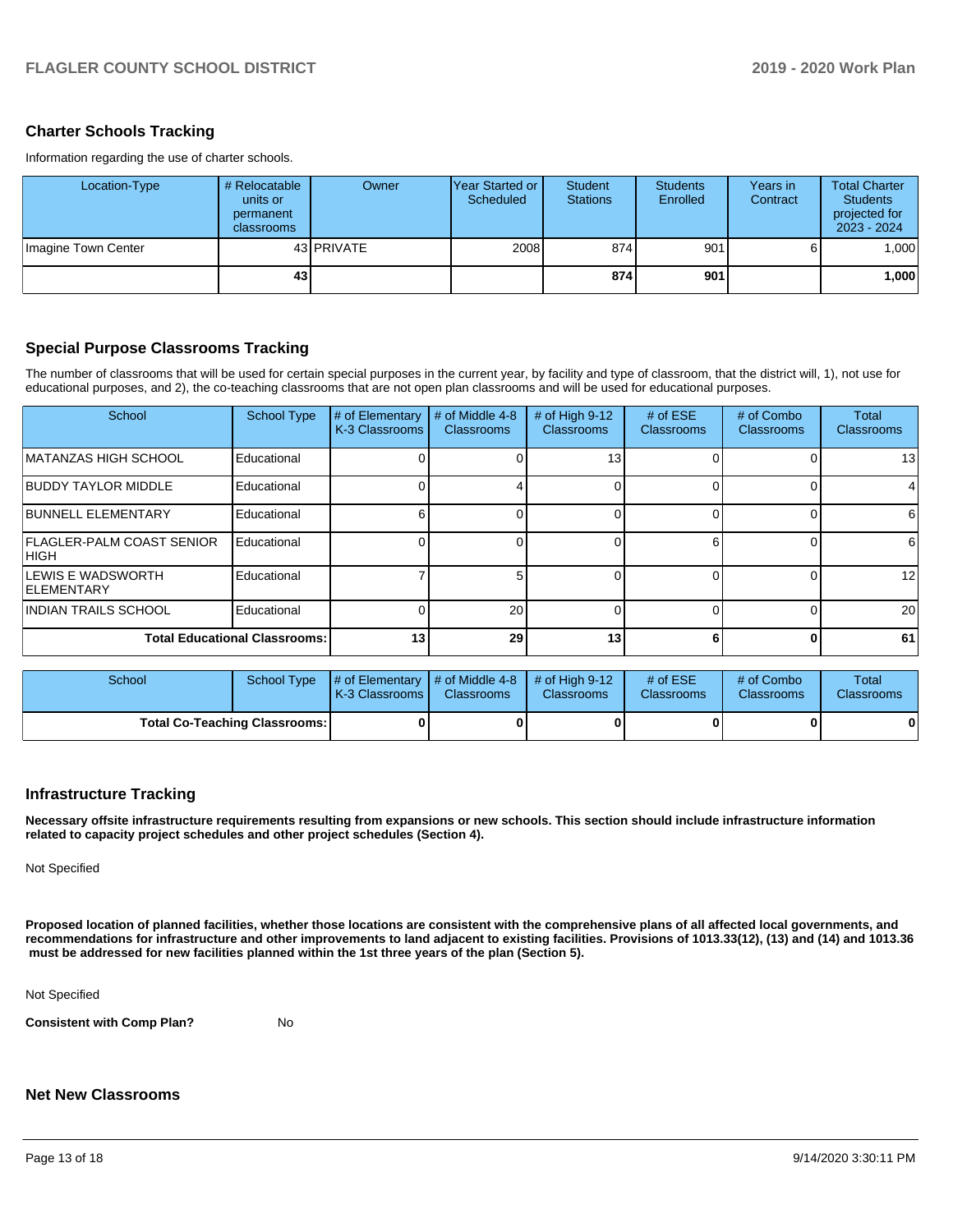The number of classrooms, by grade level and type of construction, that were added during the last fiscal year.

| List the net new classrooms added in the 2018 - 2019 fiscal year.                                                                                       | List the net new classrooms to be added in the 2019 - 2020 fiscal<br>year. |                                   |                              |                                                                        |                            |                            |                              |                      |
|---------------------------------------------------------------------------------------------------------------------------------------------------------|----------------------------------------------------------------------------|-----------------------------------|------------------------------|------------------------------------------------------------------------|----------------------------|----------------------------|------------------------------|----------------------|
| "Classrooms" is defined as capacity carrying classrooms that are added to increase<br>capacity to enable the district to meet the Class Size Amendment. |                                                                            |                                   |                              | Totals for fiscal year 2019 - 2020 should match totals in Section 15A. |                            |                            |                              |                      |
| Location                                                                                                                                                | $2018 - 2019$ #<br>Permanent                                               | $2018 - 2019$ #<br><b>Modular</b> | 2018 - 2019 #<br>Relocatable | $2018 - 2019$<br>Total                                                 | 2019 - 2020 #<br>Permanent | $2019 - 2020$ #<br>Modular | 2019 - 2020 #<br>Relocatable | 2019 - 2020<br>Total |
| Elementary (PK-3)                                                                                                                                       |                                                                            |                                   |                              |                                                                        |                            |                            |                              | 0                    |
| Middle (4-8)                                                                                                                                            |                                                                            |                                   |                              |                                                                        |                            |                            |                              | 0                    |
| High (9-12)                                                                                                                                             |                                                                            |                                   |                              |                                                                        |                            |                            |                              | $\Omega$             |
|                                                                                                                                                         |                                                                            |                                   |                              |                                                                        |                            |                            |                              | 0                    |

## **Relocatable Student Stations**

Number of students that will be educated in relocatable units, by school, in the current year, and the projected number of students for each of the years in the workplan.

| <b>Site</b>                                       | 2019 - 2020 | $2020 - 2021$ | 2021 - 2022 | 2022 - 2023 | 2023 - 2024 | 5 Year Average |
|---------------------------------------------------|-------------|---------------|-------------|-------------|-------------|----------------|
| 13 Academy                                        | 0           |               | 0           | O           | 0           | 0              |
| IINDIAN TRAILS SCHOOL                             | 0           |               | 0           | $\Omega$    | 0           | 0              |
| <b>BUDDY TAYLOR MIDDLE</b>                        | 0           |               | 0           | $\Omega$    | $\Omega$    | 0              |
| <b>BUNNELL ELEMENTARY</b>                         | 0           | n             | 0           | $\Omega$    | 0           | 0              |
| FLAGLER-PALM COAST SENIOR HIGH                    | 100         | 100           | 100         | $\Omega$    | 0           | 60             |
| LEWIS E WADSWORTH ELEMENTARY                      | 0           |               | 0           | $\Omega$    | 0           | $\Omega$       |
| <b>OLD KINGS ELEMENTARY</b>                       | 0           |               | ŋ           |             | 0           | 0              |
| ADULT EDUCATION/CORPORATE ONE                     | $\Omega$    | ი             | 0           | $\Omega$    | 0           | $\Omega$       |
| IMATANZAS HIGH SCHOOL                             | 0           | n             | $\Omega$    | $\Omega$    | 0           | 0              |
| <b>BELLE TERRE ELEMENTARY</b>                     | 0           |               | $\Omega$    | $\Omega$    | $\Omega$    | 0              |
| RYMFIRE ELEMENTARY                                | $\Omega$    | 0             | 0           | $\Omega$    | $\Omega$    | 0              |
| Totals for FLAGLER COUNTY SCHOOL DISTRICT         |             |               |             |             |             |                |
| Total students in relocatables by year.           | 100         | 100           | 100         |             |             | 60             |
| Total number of COFTE students projected by year. | 11,562      | 11,634        | 11,677      | 11,725      | 11,712      | 11,662         |
| Percent in relocatables by year.                  | 1%          | 1%            | 1%          | 0%          | 0%          | 1%             |

# **Leased Facilities Tracking**

Exising leased facilities and plans for the acquisition of leased facilities, including the number of classrooms and student stations, as reported in the educational plant survey, that are planned in that location at the end of the five year workplan.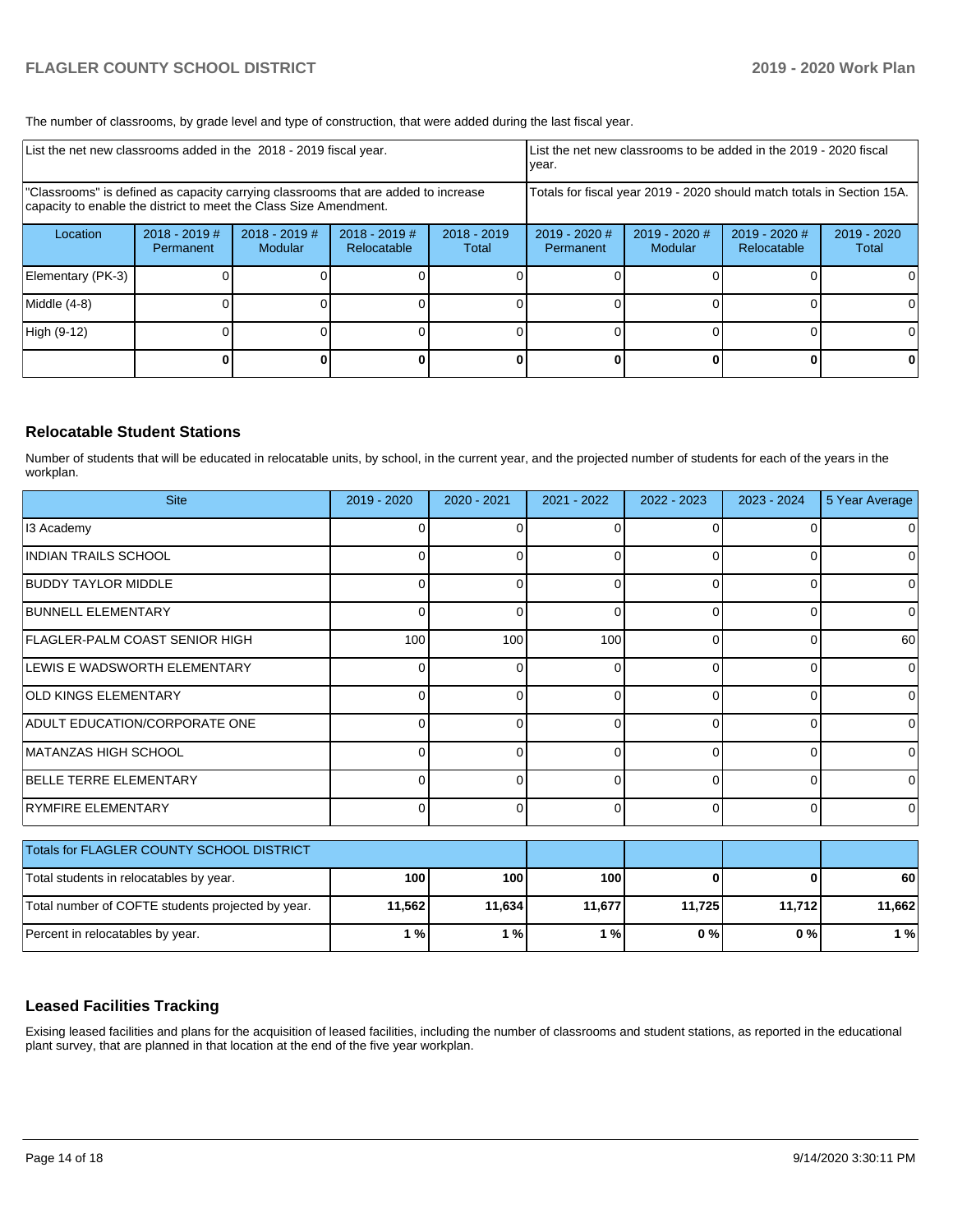| Location                              | # of Leased<br>Classrooms 2019 -<br>2020 | <b>FISH Student</b><br><b>Stations</b> | Owner                            | # of Leased<br>Classrooms 2023 -<br>2024 | <b>FISH Student</b><br><b>Stations</b> |
|---------------------------------------|------------------------------------------|----------------------------------------|----------------------------------|------------------------------------------|----------------------------------------|
| RYMFIRE ELEMENTARY                    | 0                                        | O                                      |                                  | $\Omega$                                 |                                        |
| IINDIAN TRAILS SCHOOL                 | 0                                        | 0                                      |                                  | 0                                        |                                        |
| <b>BUDDY TAYLOR MIDDLE</b>            | $\Omega$                                 | O                                      |                                  | 0                                        | U                                      |
| <b>BUNNELL ELEMENTARY</b>             | 0                                        | 0                                      |                                  | 0                                        |                                        |
| <b>FLAGLER-PALM COAST SENIOR HIGH</b> | 4                                        |                                        | 100 ModSpace /<br>Mobile Modular | 11                                       | 100                                    |
| LEWIS E WADSWORTH ELEMENTARY          | 0                                        |                                        |                                  | 0                                        | $\Omega$                               |
| MATANZAS HIGH SCHOOL                  | $\Omega$                                 | ∩                                      |                                  | 0                                        |                                        |
| <b>BELLE TERRE ELEMENTARY</b>         | 0                                        | 0                                      |                                  | $\Omega$                                 | $\Omega$                               |
| <b>OLD KINGS ELEMENTARY</b>           | 0                                        |                                        | 0 Mobile Modular                 | 3                                        | 54                                     |
| 13 Academy                            | $\Omega$                                 | U                                      |                                  | $\Omega$                                 | $\Omega$                               |
| ADULT EDUCATION/CORPORATE ONE         | 0                                        | 0                                      |                                  | 0                                        | $\Omega$                               |
|                                       |                                          | 100                                    |                                  | 14                                       | 154                                    |

## **Failed Standard Relocatable Tracking**

Relocatable units currently reported by school, from FISH, and the number of relocatable units identified as 'Failed Standards'.

Nothing reported for this section.

# **Planning**

#### **Class Size Reduction Planning**

**Plans approved by the school board that reduce the need for permanent student stations such as acceptable school capacity levels, redistricting, busing, year-round schools, charter schools, magnet schools, public-private partnerships, multitrack scheduling, grade level organization, block scheduling, or other alternatives.**

Not Specified

#### **School Closure Planning**

**Plans for the closure of any school, including plans for disposition of the facility or usage of facility space, and anticipated revenues.** 

No existing school facilities are planned to be closed. No properties are currently identified for disposal.

# **Long Range Planning**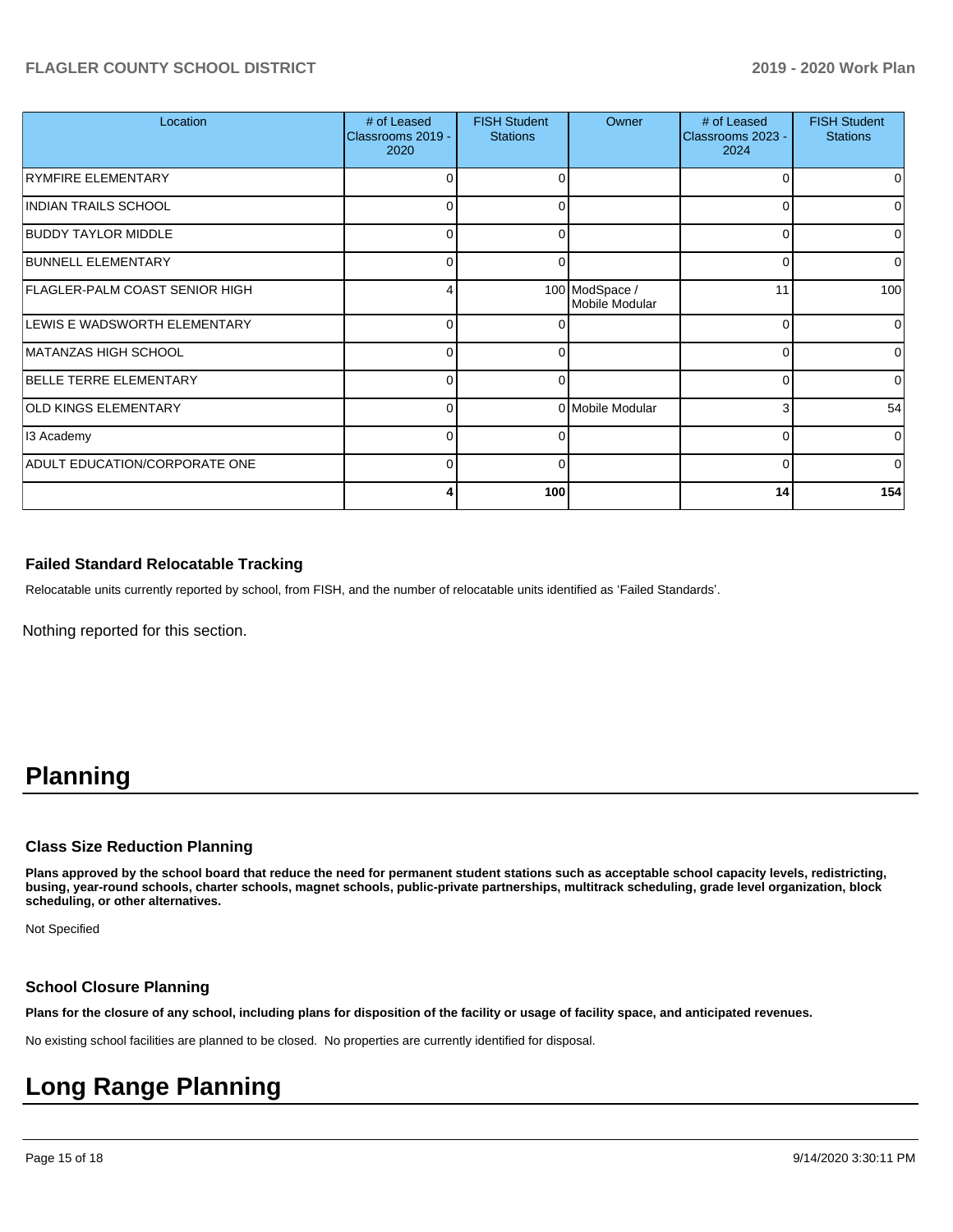#### **Ten-Year Maintenance**

District projects and locations regarding the projected need for major renovation, repair, and maintenance projects within the district in years 6-10 beyond the projects plans detailed in the five years covered by the work plan.

Nothing reported for this section.

## **Ten-Year Capacity**

Schedule of capital outlay projects projected to ensure the availability of satisfactory student stations for the projected student enrollment in K-12 programs for the future 5 years beyond the 5-year district facilities work program.

Nothing reported for this section.

#### **Ten-Year Planned Utilization**

Schedule of planned capital outlay projects identifying the standard grade groupings, capacities, and planned utilization rates of future educational facilities of the district for both permanent and relocatable facilities.

| <b>Grade Level Projections</b>  | <b>FISH</b><br><b>Student</b><br><b>Stations</b> | <b>Actual 2018 -</b><br><b>2019 FISH</b><br>Capacity | Actual<br>$2018 -$<br>2019<br><b>COFTE</b> | Actual 2018 - 2019<br><b>Utilization</b> | Actual 2019 - 2020 / 2028 - 2029 new<br>Student Capacity to be added/removed | Projected 2028<br><b>2029 COFTE</b> | Projected 2028 -<br>2029 Utilization |
|---------------------------------|--------------------------------------------------|------------------------------------------------------|--------------------------------------------|------------------------------------------|------------------------------------------------------------------------------|-------------------------------------|--------------------------------------|
| Elementary - District<br>Totals | 6.969                                            | 6,969                                                | 5.874.36                                   | 84.29 %                                  |                                                                              | 5,339                               | 76.61 %                              |
| Middle - District Totals        | 3.428                                            | 3.085                                                | 1,826.30                                   | 59.19 %                                  |                                                                              | 2,821                               | 91.44 %                              |
| High - District Totals          | 4.742                                            | 4,504                                                | 3.855.92                                   | 85.61 %                                  |                                                                              | 3.786                               | 84.06%                               |
| Other - ESE, etc                | 50                                               |                                                      | 0.00                                       | $0.00\%$                                 |                                                                              |                                     | 0.00%                                |
|                                 | 15,189                                           | 14,558                                               | 11,556.58                                  | 79.38%                                   |                                                                              | 11,946                              | 82.06 %                              |

**Combination schools are included with the middle schools for student stations, capacity, COFTE and utilization purposes because these facilities all have a 90% utilization factor. Use this space to explain or define the grade groupings for combination schools.** 

No comments to report.

#### **Ten-Year Infrastructure Planning**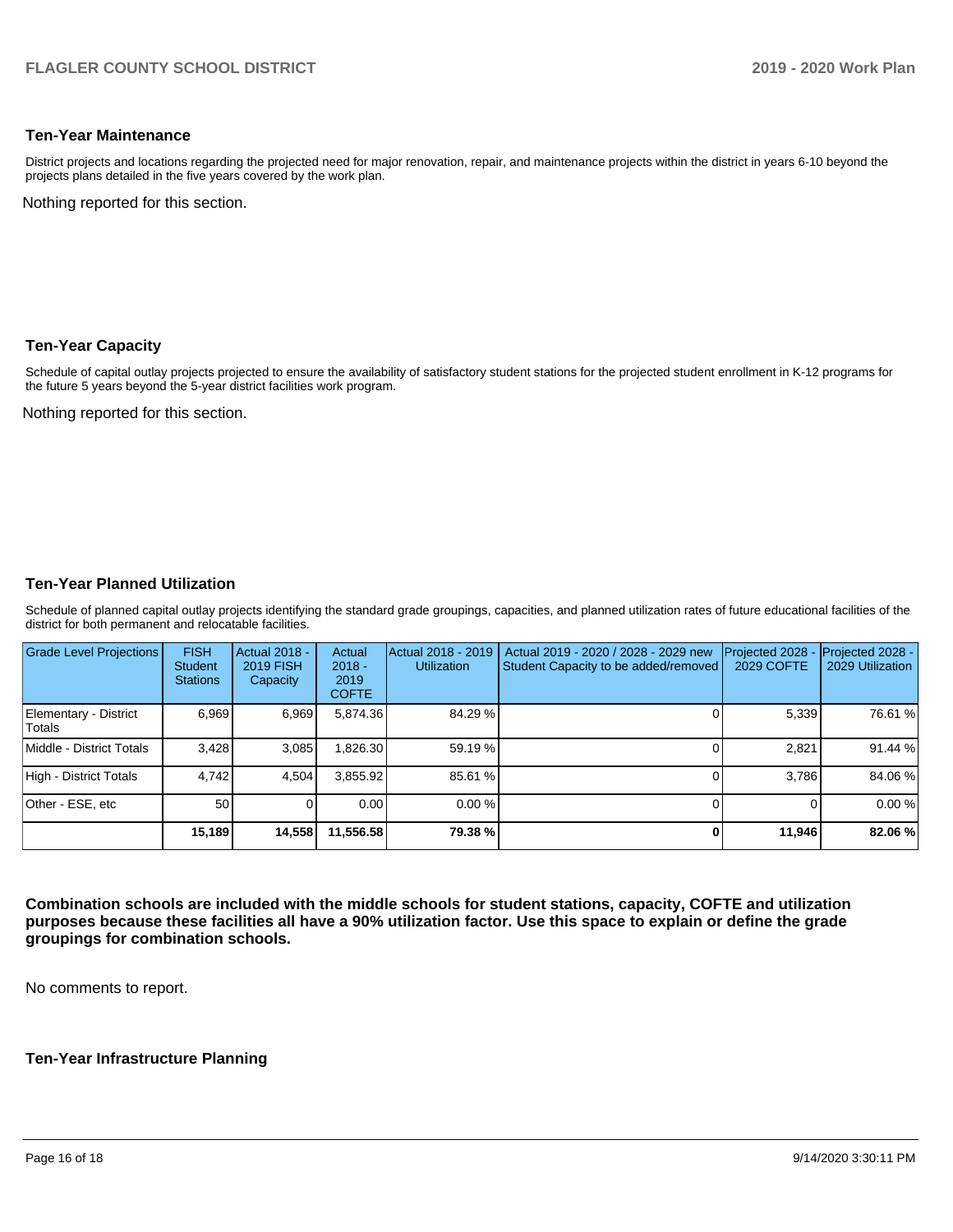#### **Proposed Location of Planned New, Remodeled, or New Additions to Facilities in 06 thru 10 out years (Section 28).**

Nothing reported for this section.

Plans for closure of any school, including plans for disposition of the facility or usage of facility space, and anticipated revenues in the 06 thru 10 out **years (Section 29).**

Nothing reported for this section.

#### **Twenty-Year Maintenance**

District projects and locations regarding the projected need for major renovation, repair, and maintenance projects within the district in years 11-20 beyond the projects plans detailed in the five years covered by the work plan.

Nothing reported for this section.

#### **Twenty-Year Capacity**

Schedule of capital outlay projects projected to ensure the availability of satisfactory student stations for the projected student enrollment in K-12 programs for the future 11-20 years beyond the 5-year district facilities work program.

Nothing reported for this section.

#### **Twenty-Year Planned Utilization**

Schedule of planned capital outlay projects identifying the standard grade groupings, capacities, and planned utilization rates of future educational facilities of the district for both permanent and relocatable facilities.

| Grade Level Projections         | <b>FISH</b><br><b>Student</b><br><b>Stations</b> | <b>Actual 2018 -</b><br><b>2019 FISH</b><br>Capacity | Actual<br>$2018 -$<br>2019<br><b>COFTE</b> | Actual 2018 - 2019<br><b>Utilization</b> | Actual 2019 - 2020 / 2038 - 2039 new<br>Student Capacity to be added/removed | Projected 2038<br>2039 COFTE | Projected 2038 -<br>2039 Utilization |
|---------------------------------|--------------------------------------------------|------------------------------------------------------|--------------------------------------------|------------------------------------------|------------------------------------------------------------------------------|------------------------------|--------------------------------------|
| Elementary - District<br>Totals | 6.969                                            | 6,969                                                | 5,874.36                                   | 84.29 %                                  |                                                                              |                              | 0.00%                                |
| Middle - District Totals        | 3.428                                            | 3.085                                                | .826.30                                    | 59.19 %                                  |                                                                              |                              | 0.00%                                |
| High - District Totals          | 4.742                                            | 4,504                                                | 3,855.92                                   | 85.61 %                                  |                                                                              |                              | 0.00%                                |
| Other - ESE, etc                | 50                                               |                                                      | 0.00                                       | 0.00%                                    |                                                                              |                              | 0.00%                                |
|                                 | 15,189                                           | 14,558                                               | 11,556.58                                  | 79.38 %                                  |                                                                              |                              | 0.00%                                |